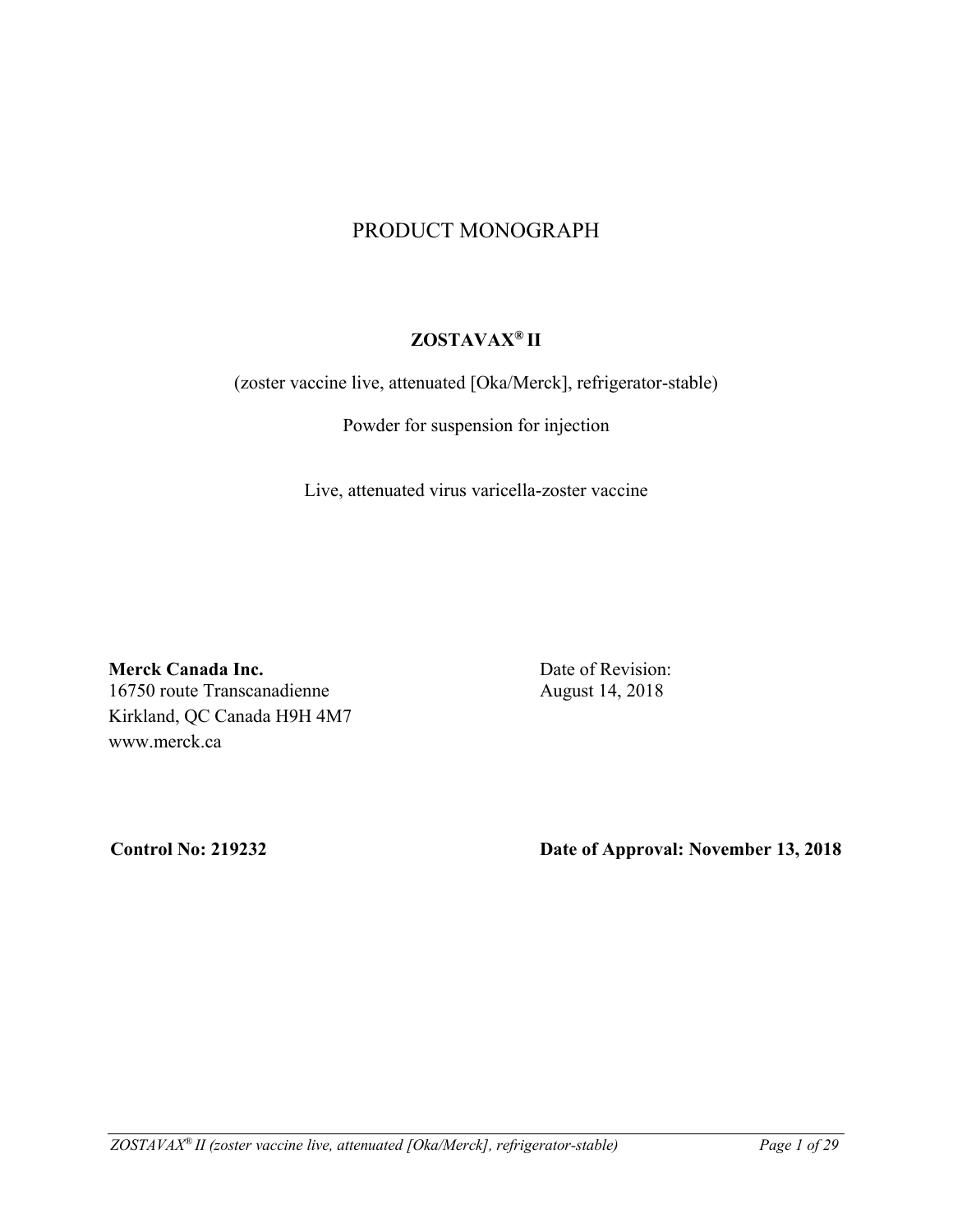# **Table of Contents**

| 27 |
|----|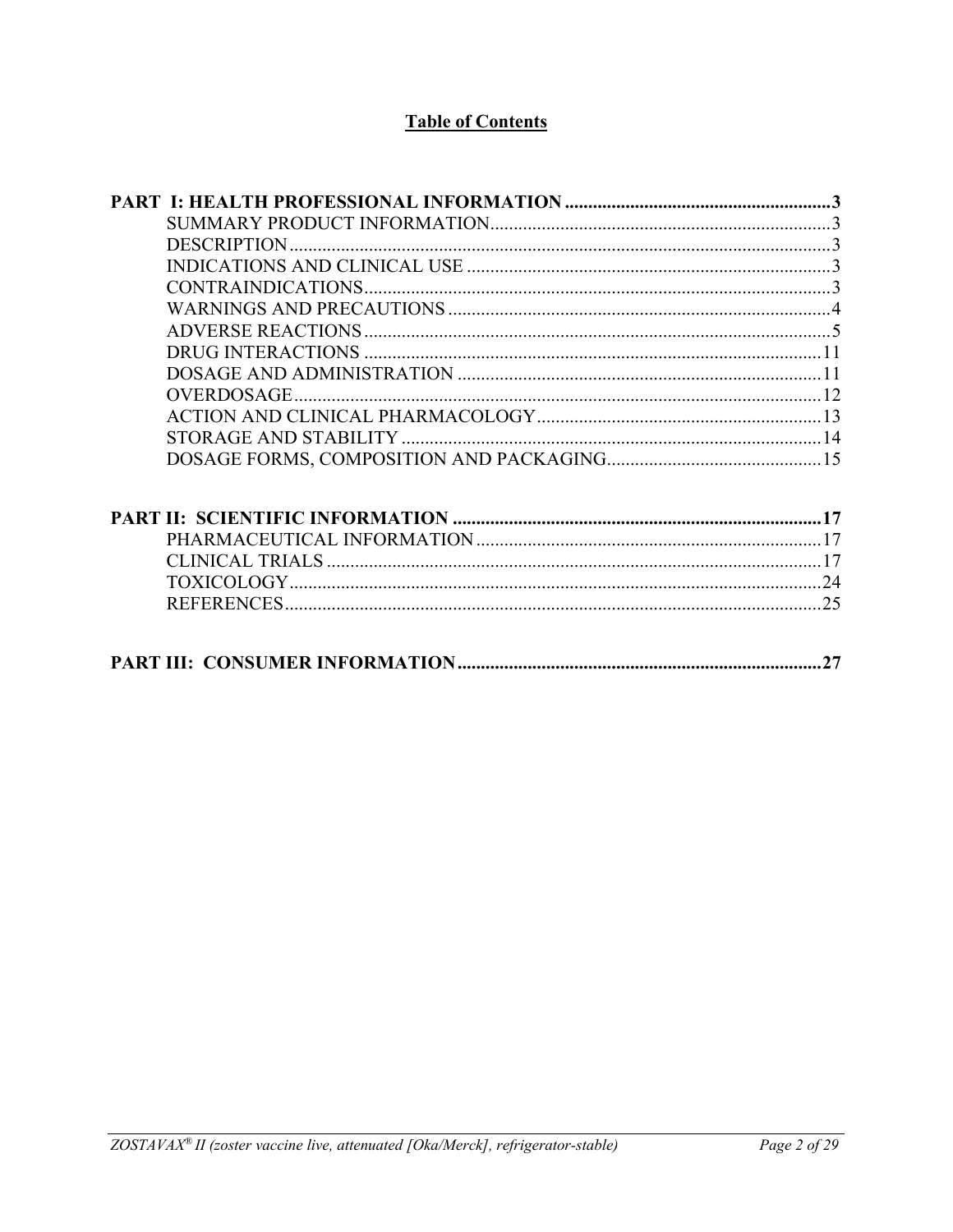# **ZOSTAVAX® II**

(zoster vaccine live, attenuated [Oka/Merck], refrigerator-stable)

# **PART I: HEALTH PROFESSIONAL INFORMATION**

## **SUMMARY PRODUCT INFORMATION**

| <b>Route of</b><br>Administration | <b>Dosage Form / Strength</b>                                                                                                             | <b>Clinically Relevant Nonmedicinal</b><br><b>Ingredients</b>                                                                   |
|-----------------------------------|-------------------------------------------------------------------------------------------------------------------------------------------|---------------------------------------------------------------------------------------------------------------------------------|
| Subcutaneous<br>injection         | Lyophilized powder<br>reconstituted for injection<br>Immunogen:<br>varicella-zoster virus<br>$\geq$ 19,400 PFU (plaque-<br>forming units) | Hydrolyzed porcine gelatin and<br>neomycin<br>For a complete listing see DOSAGE<br>FORMS, COMPOSITION AND<br>PACKAGING section. |

## **DESCRIPTION**

ZOSTAVAX® II (zoster vaccine live, attenuated [Oka/Merck], refrigerator-stable) is a live, attenuated virus vaccine (a lyophilized preparation of the Oka/Merck strain of varicella-zoster virus[\\*](#page-2-0) ).

# **INDICATIONS AND CLINICAL USE**

 $ZOSTAVAX<sup>®</sup>$  II is indicated for the prevention of herpes zoster (shingles).

ZOSTAVAX® II is indicated for immunization of individuals 50 years of age or older.

# **CONTRAINDICATIONS**

History of hypersensitivity to any component of the vaccine, including gelatin.

History of anaphylactic/anaphylactoid reaction to neomycin (each dose of reconstituted vaccine contains trace quantities of neomycin). Neomycin allergy generally manifests as a contact dermatitis. However, a history of contact dermatitis due to neomycin is not a contraindication to receiving live virus vaccines.

<span id="page-2-0"></span> <sup>\*</sup> Produced on human diploid cells (MRC-5)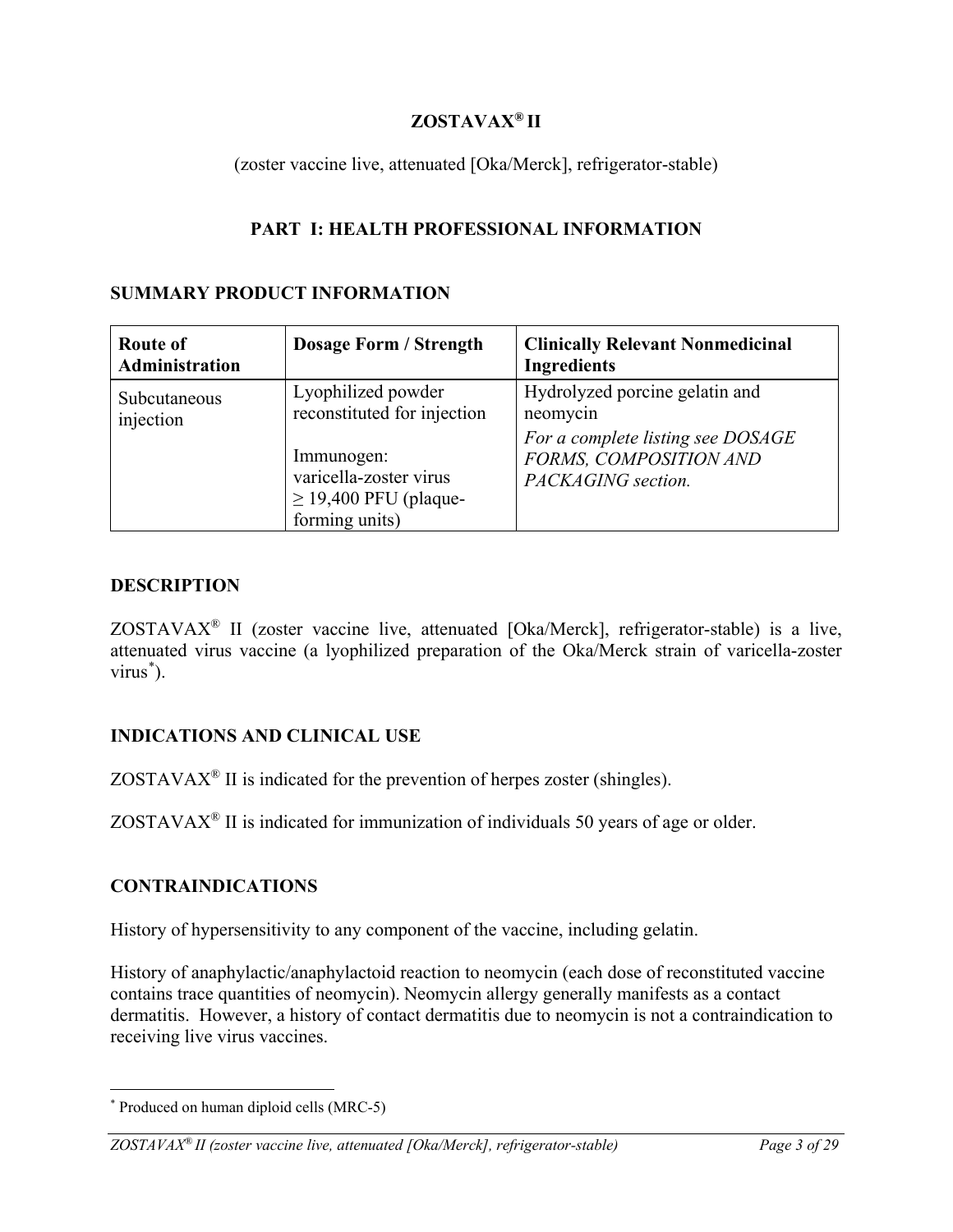$ZOSTAVAX<sup>®</sup>$  II is a live, attenuated varicella-zoster vaccine and administration to individuals who are immunosuppressed or immunodeficient may result in disseminated varicella-zoster virus disease, including fatal outcomes.

Primary and acquired immunodeficiency states due to conditions such as: acute and chronic leukemias; lymphoma; other conditions affecting the bone marrow or lymphatic system; immunosuppression due to HIV/AIDS (see WARNINGS AND PRECAUTIONS, ADVERSE REACTIONS and CLINICAL TRIALS, Immunogenicity in subjects with HIV infection); cellular immune deficiencies.

Immunosuppressive therapy (including high-dose corticosteroids) (see ADVERSE REACTIONS, Post-Marketing Adverse Drug Reactions); however, ZOSTAVAX® II is not contraindicated for use in individuals who are receiving topical/inhaled corticosteroids or low-dose systemic corticosteroids or in patients who are receiving corticosteroids as replacement therapy, e.g., for adrenal insufficiency.

Active untreated tuberculosis.

Pregnancy (see WARNINGS AND PRECAUTIONS - Pregnant Women).

# **WARNINGS AND PRECAUTIONS**

# **General**

The health care provider should question the patient about reactions to a previous dose of any varicella-zoster virus (VZV)-containing vaccines (see CONTRAINDICATIONS).

As with any vaccine, adequate treatment provisions, including epinephrine injection (1:1000), should be available for immediate use should an anaphylactic/anaphylactoid reaction occur.

Deferral of vaccination should be considered in the presence of fever  $> 38.5^{\circ}C$  ( $> 101.3^{\circ}F$ ).

ZOSTAVAX® II does not protect all individuals against the development of herpes zoster or its sequelae (see ACTION AND CLINICAL PHARMACOLOGY and CLINICAL TRIALS).

The duration of protection beyond 4 years after vaccination with  $ZOSTAVAX^{\circledcirc}$ , the frozen formulation of zoster vaccine live, attenuated [Oka/Merck] is unknown. The need for revaccination has not been defined.

ZOSTAVAX® II has not been studied in individuals who have previously experienced an episode of herpes zoster.

## Transmission

In clinical trials with  $ZOSTAVAX^{\circledast}$  or  $ZOSTAVAX^{\circledast}$  II, transmission of the vaccine virus has not been reported. However, post-marketing experience with varicella vaccines suggests that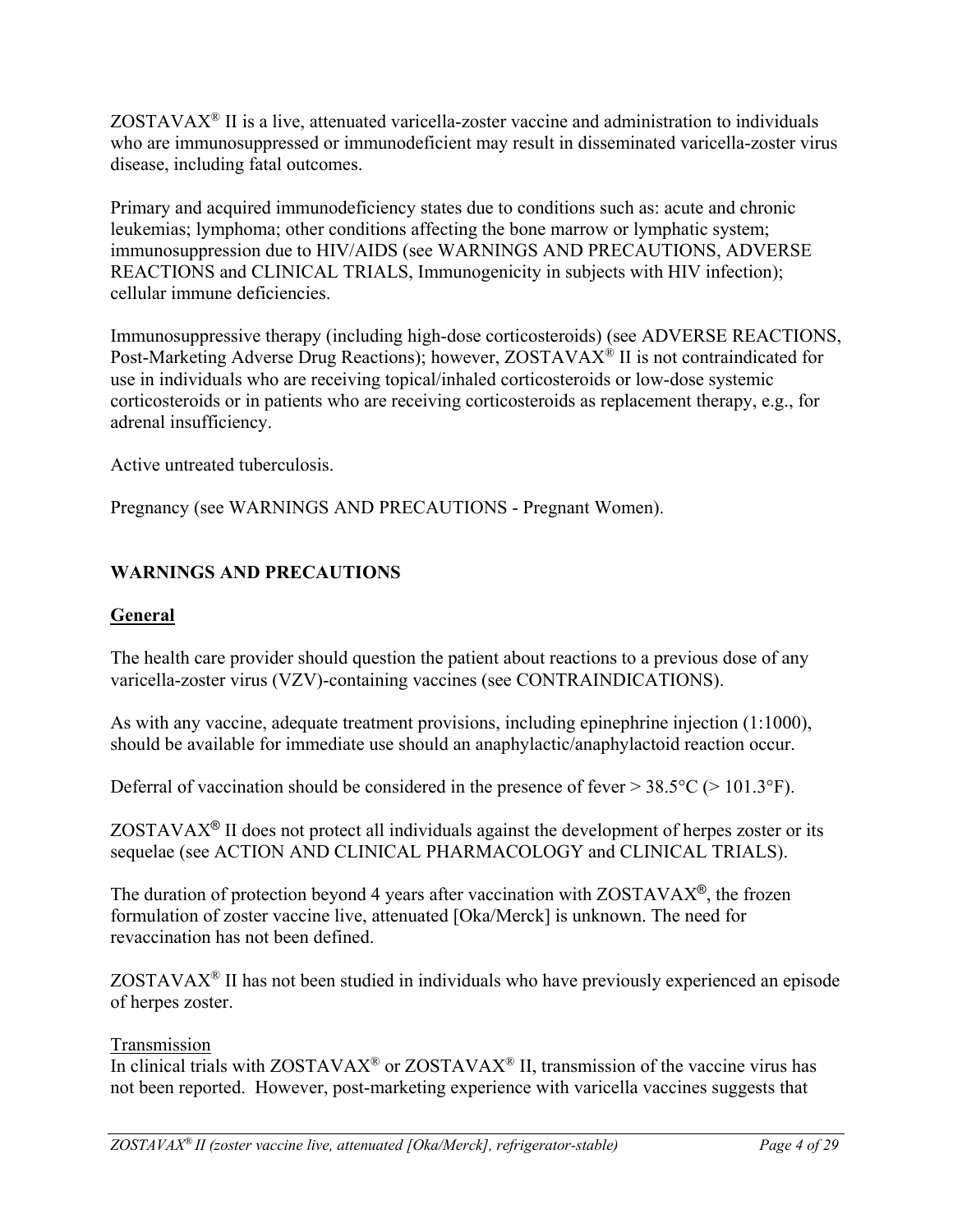transmission of vaccine virus may occur rarely between vaccinees who develop a varicella-like rash and susceptible contacts. Transmission of vaccine virus from varicella vaccine recipients who do not develop a varicella-like rash has also been reported and is therefore a theoretical risk for vaccination with ZOSTAVAX<sup>®</sup> or ZOSTAVAX<sup>®</sup> II. The risk of transmitting the attenuated vaccine virus to a susceptible individual should be weighed against the risk of developing natural herpes zoster and potentially transmitting wild-type VZV to a susceptible contact.

# **Special Populations**

**Geriatric:** The mean age of subjects enrolled in the largest (N=38,546) clinical study of ZOSTAVAX<sup>®</sup> was 69 years (range 59-99 years). Of the 19,270 subjects who received ZOSTAVA $X^{\mathcal{R}}$ , 10,378 were 60-69 years of age, 7,629 were 70-79 years of age, and 1,263 were 80 years of age or older.  $ZOSTAVAX^{\circledast}$  was demonstrated to be generally safe and effective in this population.

**Pregnant Women:** There are no studies in pregnant women. It is also not known whether  $ZOSTAVAX<sup>®</sup>$  II can cause foetal harm when administered to a pregnant woman or can affect reproduction capacity. However naturally-occurring varicella-zoster virus infection is known to sometimes cause foetal harm. Therefore, ZOSTAVAX<sup>®</sup> II should not be administered to pregnant women; furthermore, pregnancy should be avoided for three months following vaccination (see CONTRAINDICATIONS).

**Nursing Women:** It is not known whether VZV is secreted in human milk. Therefore, because some viruses are secreted in human milk, caution should be exercised if ZOSTAVAX<sup>®</sup> II is administered to a nursing woman.

**Pediatrics:** ZOSTAVAX<sup>®</sup> II is not recommended for use in this age group.

**HIV-AIDS Patients:** The safety and efficacy of ZOSTAVAX® II have not been established in adults who are known to be infected with HIV with or without evidence of immunosuppression. A phase II safety and immunogenicity study in HIV-infected adults with conserved immune function has been completed (see ADVERSE REACTIONS and CLINICAL TRIALS).

**Immunocompromised Subjects:** Data are not available regarding the use of ZOSTAVAX<sup>®</sup> II in immunocompromised subjects (see CONTRAINDICATIONS).

# **ADVERSE REACTIONS**

# **Adverse Drug Reaction Overview**

In clinical trials, ZOSTAVAX<sup>®</sup> has been evaluated for general safety in more than 32,000 adults 50 years of age or older. ZOSTAVAX® was generally well tolerated.

# **Clinical Trial Adverse Drug Reactions**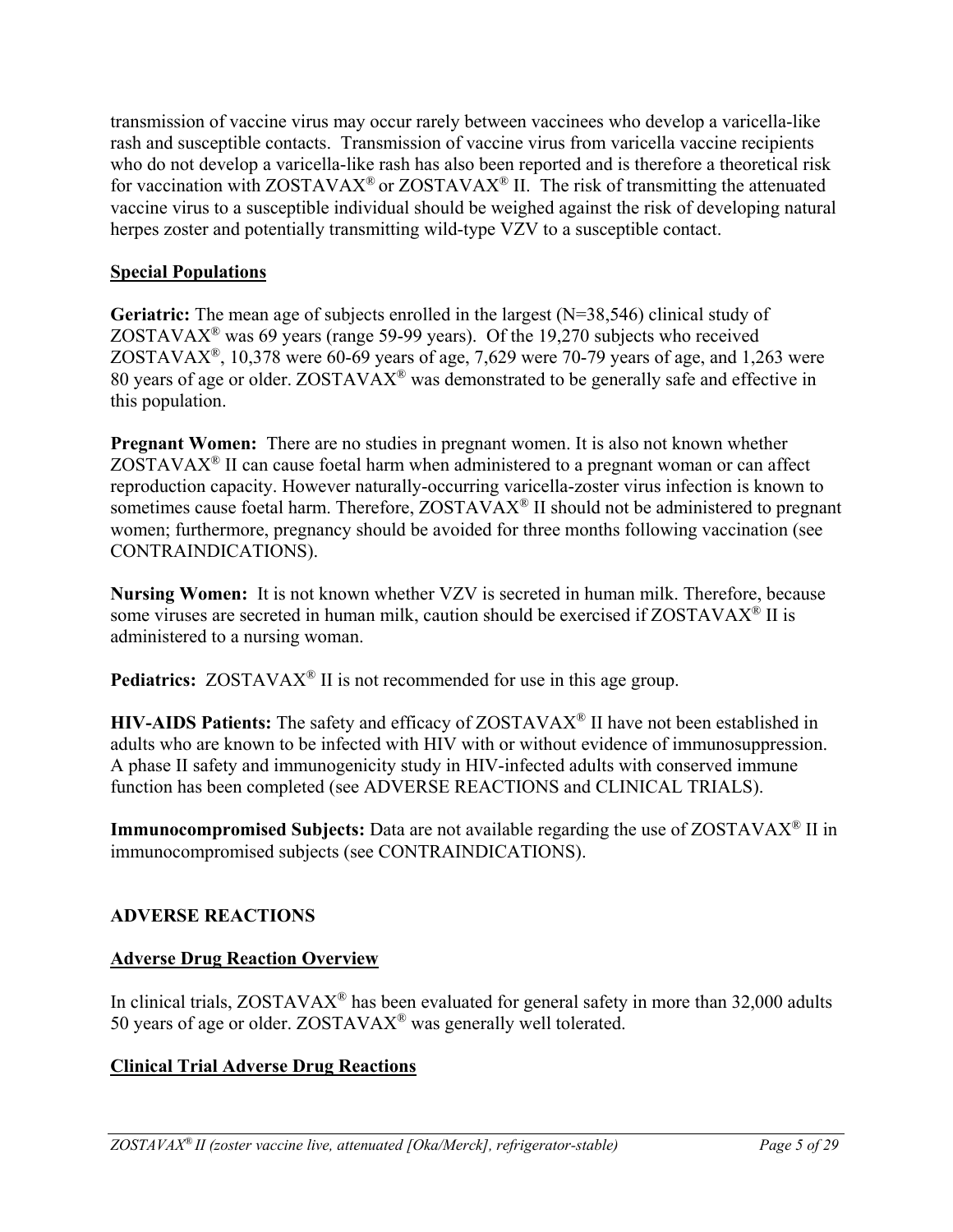# **ZOSTAVAX® Efficacy and Safety Trial (ZEST) in Subjects 50 to 59 Years of Age**

In the ZEST study, subjects received a single dose of either  $ZOSTAVAX^{\circ}$  (n=11,184) or placebo  $(n=11,212)$  and were monitored for general safety throughout the study. During the study, a vaccine-related serious adverse experience was reported for 1 subject vaccinated with ZOSTAVAX® (anaphylactic reaction).

All subjects received a vaccination report card (VRC) to record adverse events occurring from Days 1 to 42 postvaccination in addition to undergoing routine safety monitoring throughout the study.

Vaccine-related injection-site and systemic adverse experiences reported at an incidence of  $\geq 1\%$ are shown in Table 1. The overall incidence of vaccine-related injection-site adverse experiences was significantly greater for subjects vaccinated with ZOSTAVAX<sup>®</sup> versus subjects who received placebo (63.9% for ZOSTAVAX® and 14.4% for placebo).

| Table 1                                                                                                |
|--------------------------------------------------------------------------------------------------------|
| Vaccine-Related Injection-Site and Systemic Adverse Experiences Reported in $\geq 1\%$ of Adults       |
| Who Received ZOSTAVAX <sup>®</sup> or Placebo (1-42 Days Postvaccination) in the ZOSTAVAX <sup>®</sup> |
| <b>Efficacy and Safety Trial</b>                                                                       |

| <b>Adverse Experience</b> | <b>ZOSTAVAX®</b><br>$(N = 11,094)$<br>$\%$ | <b>Placebo</b><br>$(N = 11, 116)$<br>$\frac{0}{0}$ |
|---------------------------|--------------------------------------------|----------------------------------------------------|
| <b>Injection-Site</b>     |                                            |                                                    |
| Pain <sup>†</sup>         | 53.9                                       | 9.0                                                |
| Erythema <sup>†</sup>     | 48.1                                       | 4.3                                                |
| Swelling <sup>†</sup>     | 40.4                                       | 2.8                                                |
| Pruritus                  | 11.3                                       | 0.7                                                |
| Warmth                    | 3.7                                        | 0.2                                                |
| Hematoma                  | 1.6                                        | 1.6                                                |
| Induration                | 1.1                                        | 0.0                                                |
| Systemic                  |                                            |                                                    |
| Headache                  | 9.4                                        | 8.2                                                |
| Pain in extremity         | 1.3                                        | 0.8                                                |

† Designates a solicited adverse experience. Injection-site adverse experiences were solicited only from Days 1-5 postvaccination.

Within the 42-day postvaccination period in the ZEST, noninjection-site zoster-like rashes were reported by 34 subjects (19 for  $ZOSTAVAX^{\circledast}$  and 15 for placebo). Of 24 specimens that were adequate for Polymerase Chain Reaction (PCR) testing, wild-type VZV was detected in 10 (3 for ZOSTAVA $X^{\mathbb{R}}$ , 7 for placebo) of these specimens. The Oka/Merck strain of VZV was not detected from any of these specimens.

Of reported varicella-like rashes ( $n=124$ , 69 for ZOSTAVAX<sup>®</sup> and 55 for placebo), 23 had specimens that were available and adequate for PCR testing. VZV was detected in one of these specimens from the group of subjects who received ZOSTAVAX®; however, the virus strain (wild type or Oka/Merck strain) could not be determined.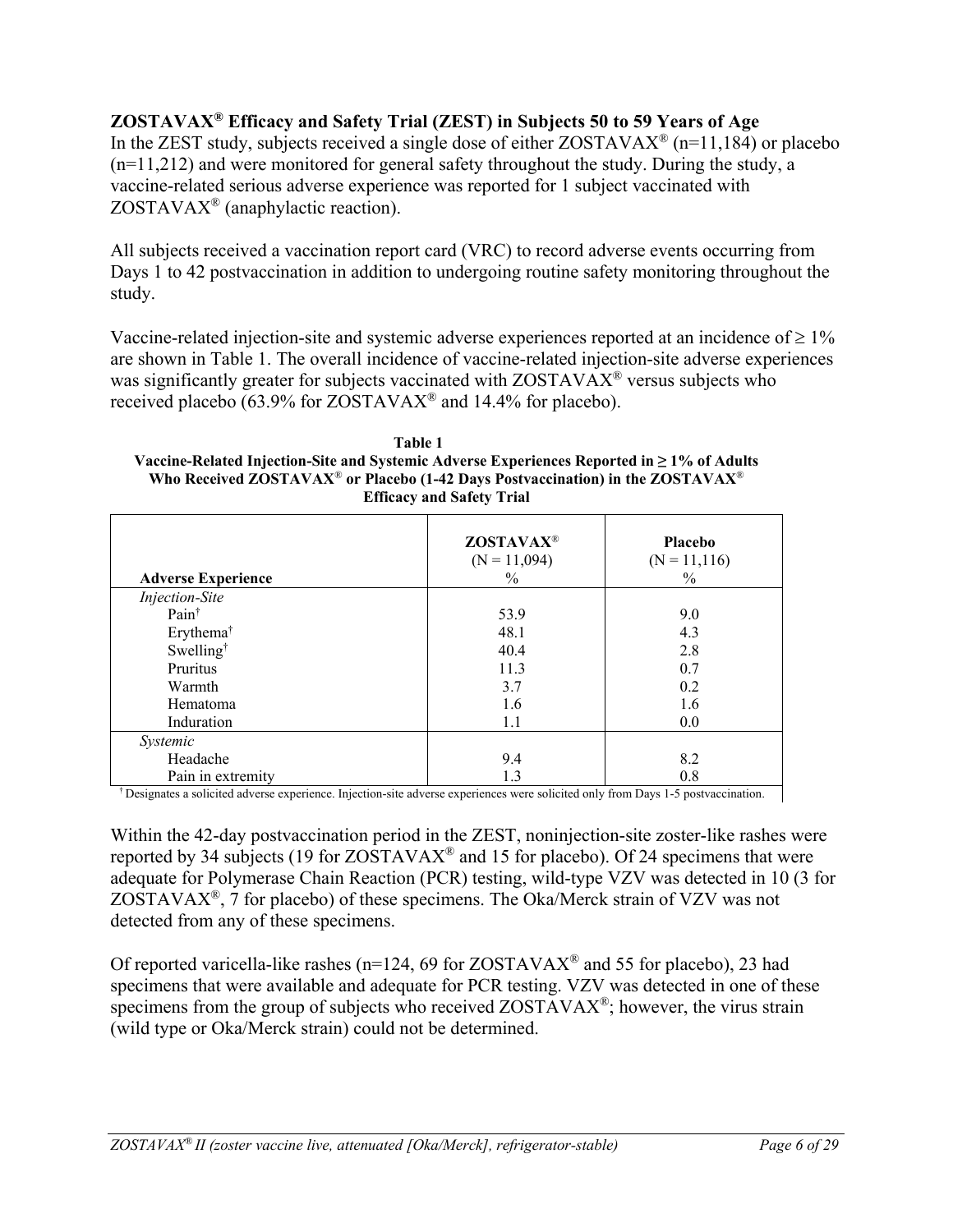# **Shingles Prevention Study (SPS) in Subjects 60 Years of Age and Older**

In the largest of these trials, the Shingles Prevention Study (SPS), 38,546 subjects received a single dose of either  $ZOSTAVAX^{\circledast}$  (n=19,270) or placebo (n=19,276) and were monitored for safety throughout the study. During the study, vaccine-related serious adverse experiences were reported for 2 subjects vaccinated with ZOSTAVAX® (asthma exacerbation and polymyalgia rheumatica) and 3 subjects who received placebo (Goodpasture's syndrome, anaphylactic reaction, and polymyalgia rheumatica).

In the Adverse Event Monitoring Substudy, a subgroup of individuals from the SPS (n=3,345 received ZOSTAVAX® and n=3,271 received placebo) were provided vaccination report cards to record adverse events occurring from Days 0 to 42 postvaccination in addition to undergoing routine safety monitoring throughout the study.

| <b>Prevention Study</b>       |                                          |                                 |                                             |
|-------------------------------|------------------------------------------|---------------------------------|---------------------------------------------|
| <b>Cohort</b>                 | <b>ZOSTAVAX®</b><br>n/N<br>$\frac{0}{0}$ | Placebo<br>n/N<br>$\frac{0}{0}$ | <b>Relative Risk</b><br>$(95\% \text{ CI})$ |
| Overall Study Cohort          |                                          |                                 |                                             |
| All ages                      | 255/18671                                | 254/18717                       | 1.01                                        |
|                               | $1.4\%$                                  | $1.4\%$                         | (0.85, 1.20)                                |
| 60-69 years old               | 113/10100                                | 101/10095                       | 1.12                                        |
|                               | $1.1\%$                                  | $1.0\%$                         | (0.86, 1.46)                                |
| $\geq$ 70 years old           | 142/8571                                 | 153/8622                        | 0.93                                        |
|                               | $1.7\%$                                  | 1.8%                            | (0.74, 1.17)                                |
| AE Monitoring Substudy Cohort |                                          |                                 |                                             |
| All ages                      | 64/3326                                  | 41/3249                         | 1.53                                        |
|                               | 1.9%                                     | $1.3\%$                         | (1.04, 2.25)                                |
| 60-69 years old               | 22/1726                                  | 18/1709                         | 1.21                                        |
|                               | 1.3%                                     | 1.1%                            | (0.66, 2.23)                                |
| $\geq$ 70 years old           | 42/1600                                  | 23/1540                         | 1.76                                        |
|                               | 2.6%                                     | $1.5\%$                         | (1.07, 2.89)                                |

**Table 2 Number of Subjects with ≥ 1 Serious Adverse Events (0-42 Days Postvaccination) in the Shingles** 

 $N =$  number of subjects in cohort with safety follow-up

n = number of subjects reporting an SAE 0-42 Days postvaccination

The incidence of death was similar in the groups receiving  $ZOSTAVAX^{\circledcirc}$  or placebo during the Days 0-42 postvaccination period: 14 deaths occurred in the group of subjects who received  $ZOSTAVAX<sup>®</sup>$  and 16 deaths occurred in the group of subjects who received placebo. The most common reported cause of death was cardiovascular disease (10 in the group of subjects who received ZOSTAVAX®, 8 in the group of subjects who received placebo). The overall incidence of death occurring at any time during the study was similar between vaccination groups: 793 deaths (4.1%) occurred in subjects who received ZOSTAVAX<sup>®</sup> and 795 deaths (4.1%) in subjects who received placebo.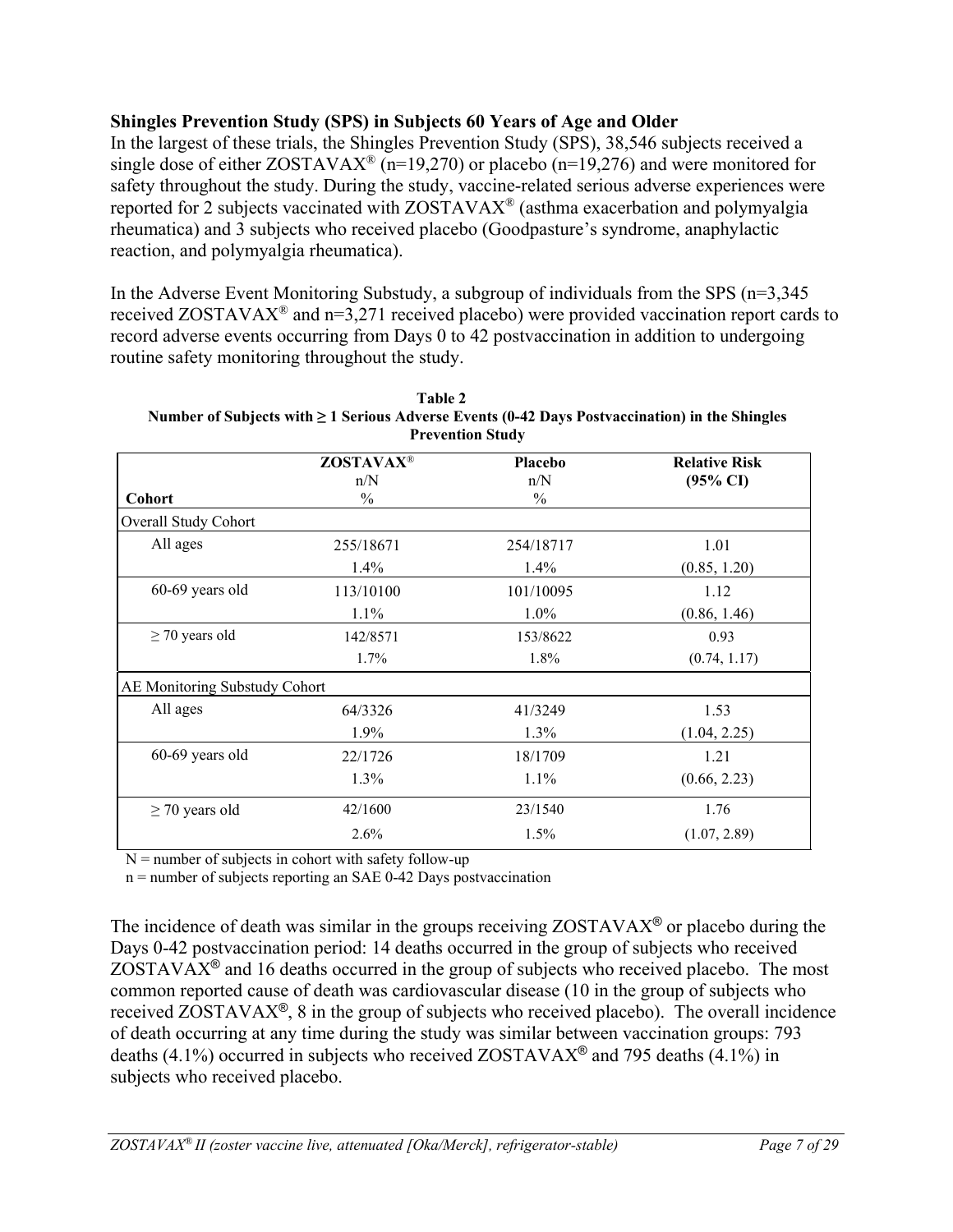Vaccine-related injection-site and systemic adverse experiences reported at an incidence  $\geq 1\%$ are shown in Table 3. Most of these adverse experiences were reported as mild in intensity.

The overall incidence of vaccine-related injection-site adverse experiences was significantly greater for subjects vaccinated with ZOSTAVAX® versus subjects who received placebo  $(48\%$  for ZOSTAVAX<sup>®</sup> and 17% for placebo).

| Table 3                                                                                          |
|--------------------------------------------------------------------------------------------------|
| Vaccine-Related Injection-Site and Systemic Adverse Experiences Reported in $\geq 1\%$ of Adults |
| Who Received ZOSTAVAX <sup>®</sup> or Placebo (0-42 Days Postvaccination) in the Adverse Event   |
| <b>Monitoring Substudy of the Shingles Prevention Study</b>                                      |

| <b>Adverse Experience</b>    | <b>ZOSTAVAX®</b><br>$(N = 3345)$<br>$\%$ | Placebo<br>$(N = 3271)$<br>$\frac{0}{0}$ |
|------------------------------|------------------------------------------|------------------------------------------|
| <b>Injection-Site</b>        |                                          |                                          |
| Erythema <sup>†</sup>        | 35.6                                     | 6.9                                      |
| Pain/tenderness <sup>†</sup> | 34.3                                     | 8.6                                      |
| Swelling <sup>†</sup>        | 26.1                                     | 4.5                                      |
| Hematoma                     | 1.6                                      | 1.4                                      |
| Pruritus                     | 7.1                                      | 1.0                                      |
| Warmth                       | 1.7                                      | 0.3                                      |
| Systemic                     |                                          |                                          |
| Headache                     | 1.4                                      | 0.9                                      |

† Designates a solicited adverse experience. Injection-site adverse experiences were solicited only from Days 0-4 postvaccination.

The remainder of subjects in the SPS received routine safety monitoring, but were not provided report cards. The types of events reported in these patients were generally similar to the subgroup of patients in the Adverse Event Monitoring Substudy.

Within the 42-day postvaccination reporting period in the SPS, the number of reported noninjection-site zoster-like rashes among all subjects was small (17 for ZOSTAVAX®, 36 for placebo; p=0.009). Of these 53 zoster-like rashes, 41 had specimens that were available and adequate for PCR testing. Wild-type VZV was detected in 25 (5 for ZOSTAVAX®, 20 for placebo) of these specimens. The Oka/Merck strain of VZV was not detected from any of these specimens.

The number (n=59) of reported varicella-like rashes was also small. Of these varicella-like rashes, 10 had specimens that were available and adequate for PCR testing. VZV was not detected in any of these specimens. The results of virus testing in subjects with varicella-like and zoster-like rashes should be interpreted with caution due to the number of samples that were not available for testing.

The numbers of subjects with elevated temperature ( $\geq 38.3^{\circ}$ C [ $\geq 101.0^{\circ}$ F]) within 7 days post-vaccination were similar in the ZOSTAVAX<sup>®</sup> and the placebo vaccination groups [6 (0.2%) vs. 8 (0.3%), respectively].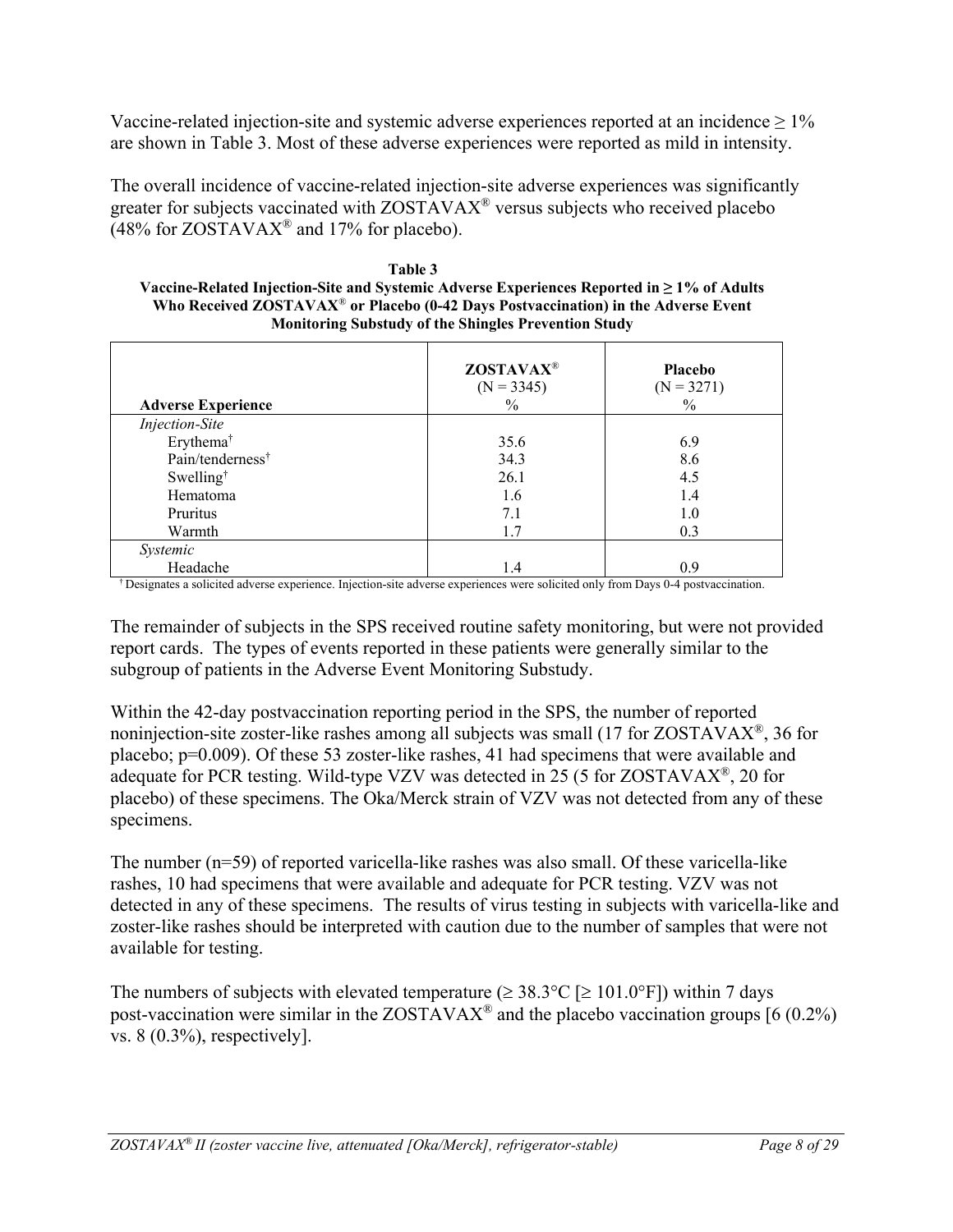## **Other studies**

In other clinical trials conducted prior to the completion of the SPS, the reported rates of noninjection-site zoster-like and varicella-like rashes within 42 days postvaccination were also low in both zoster vaccine recipients and placebo recipients. Of 17 reported varicella-like rashes and non-injection site zoster-like rashes, 10 specimens were available and adequate for PCR testing, and 2 subjects had varicella (onset Day 8 and 17) confirmed to be Oka/Merck strain.

To address concerns for individuals with an unknown history of vaccination with ZOSTAVAX®, the safety and tolerability of a second dose of ZOSTAVAX® was evaluated. In a placebo-controlled, double-blind study, 98 adults 60 years of age or older received a second dose of  $ZOSTAVAX^{\circledast}$  42 days following the initial dose; the vaccine was generally well tolerated. The frequency of vaccine-related adverse experiences after the second dose of ZOSTAVAX<sup>®</sup> was generally similar to that seen with the first dose.

## Safety in subjects on chronic/maintenance systemic corticosteroids

Descriptive study P017 is an estimation study with no hypothesis testing. In this double-blind, placebo-controlled, randomized clinical trial, ZOSTAVAX® was administered to 206 subjects 60 years of age or older who were receiving chronic/maintenance systemic corticosteroid therapy at a daily dose equivalent of 5 to 20 mg of prednisone for at least 2 weeks prior to enrollment, and 6 weeks or more following vaccination to assess the immunogenicity and safety profile of ZOSTAVAX®. All vaccinated study patients were followed for adverse experiences. Vaccine relatedness was determined by the investigator based upon blinded data. To evaluate the adverse experiences temporally associated with study vaccination, patients were given a Vaccination Report Card (VRC) to record any injection-site adverse experiences, systemic adverse experiences, elevated temperatures, and rashes from Days 1 to 42 postvaccination. Patients were followed for serious adverse experiences, regardless of whether the event was related to the study vaccine, throughout the course of the study (through Day 182 postvaccination). In this clinical trial, the safety profile was generally similar to that seen in the Adverse Event Monitoring Substudy of the SPS (see CONTRAINDICATIONS regarding corticosteroids).

In another clinical study (P010), the safety and tolerability of the frozen formulation was compared to the refrigerator stable formulation. Subjects were randomized in a 1:1 ratio to receive either ZOSTAVAX<sup>®</sup> frozen (N=185) or ZOSTAVAX<sup>®</sup> II refrigerator-stable (N=183). No vaccine-related serious adverse experiences were reported, indicating that the study's primary safety hypothesis was met. In addition, there was a lower frequency of injection-site adverse experiences and a similar frequency of systemic adverse experiences reported after vaccination with the refrigerator-stable formulation than that seen with the frozen formulation.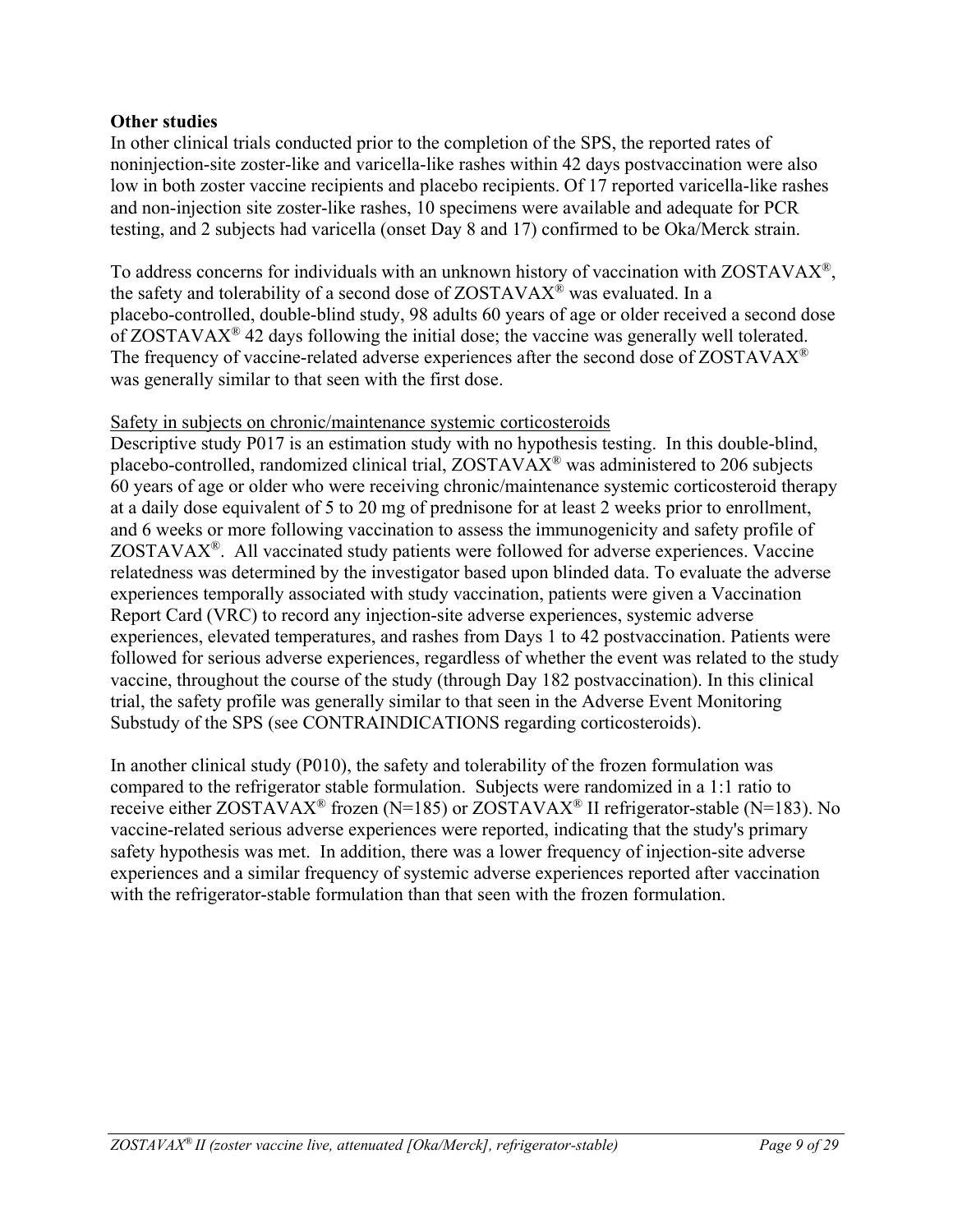Vaccine-related injection-site and systemic adverse experiences reported at an incidence  $\geq$ 1% are shown in Table 4.

| <b>Adverse Experience</b> | ZOSTAVAX <sup>®</sup> II          | <b>ZOSTAVAX®</b>     |
|---------------------------|-----------------------------------|----------------------|
|                           | (refrigerator-stable formulation) | (frozen formulation) |
|                           |                                   |                      |
|                           | $N = 180$                         | $N = 183$            |
|                           | $\%$                              | $\%$                 |
| Injection-site            |                                   |                      |
| Erythema†                 | 28.9                              | 35.5                 |
| Pain†                     | 26.7                              | 38.3                 |
| Pruritus                  | 7.2                               | 8.2                  |
| Rash                      | 0.6                               | 1.1                  |
| Swelling†                 | 24.4                              | 32.8                 |
| Warmth                    | 1.7                               | 1.1                  |
| Systemic                  |                                   |                      |
| Myalgia                   | 1.1                               | 0.5                  |
| <b>Dizziness</b>          | 0.0                               | 1.1                  |
| Headache                  | 1.7                               | 0.5                  |
| Pruritus                  | 0.0                               | 1.1                  |

**Table 4 Vaccine-Related Injection-site and Systemic Adverse Experience Reported in ≥ 1% of Adults Who Received ZOSTAVAX**® **II or ZOSTAVAX**® **(1-42 Days Post-Vaccination) in Study P010**

† Designates a solicited adverse experience. Injection-site adverse experiences were solicited only from Days 1-5 postvaccination.

# Safety in subjects with HIV infection

In a double-blind, placebo-controlled randomized clinical trial, ZOSTAVAX® was administered as a two-dose regimen to human immunodeficiency virus (HIV)-infected adults (18 years of age or older) on potent combination antiretroviral therapy with conserved immune function (CD4+T cell count  $\geq 200$  cells/ $\mu$ L). Although a two-dose regimen was used in this study, ZOSTAVAX® is administered as a single dose regimen (see DOSAGE AND ADMINISTRATION). In this clinical trial, a total of 295 subjects received dose 1 and 286 subjects received dose 2. All vaccinated study patients were followed for adverse experiences. Vaccine relatedness was determined by the investigator based upon blinded data. To evaluate the adverse experiences temporally associated with study vaccination, patients were given a Vaccination Report Card (VRC) to record any injection-site adverse experiences, systemic adverse experiences, elevated temperatures, and rashes through Week 6 following each vaccination. Patients were followed for serious adverse experiences, regardless of whether the event was related to the study vaccine, throughout the course of the study (through Week 24 following dose 1). In this clinical trial, the safety profile was generally similar to that seen in the Adverse Event Monitoring Substudy of the SPS. (See CONTRAINDICATIONS regarding immunosuppression due to HIV/AIDS).

# **Post-Marketing Adverse Drug Reactions**

The following additional adverse reactions have been identified during post-marketing use of  $ZOSTAVAX<sup>®</sup>$ . Because these reactions are reported voluntarily from a population of uncertain size, it is generally not possible to reliably estimate their frequency or establish a causal relationship to the vaccine.

## **Gastrointestinal disorders:** nausea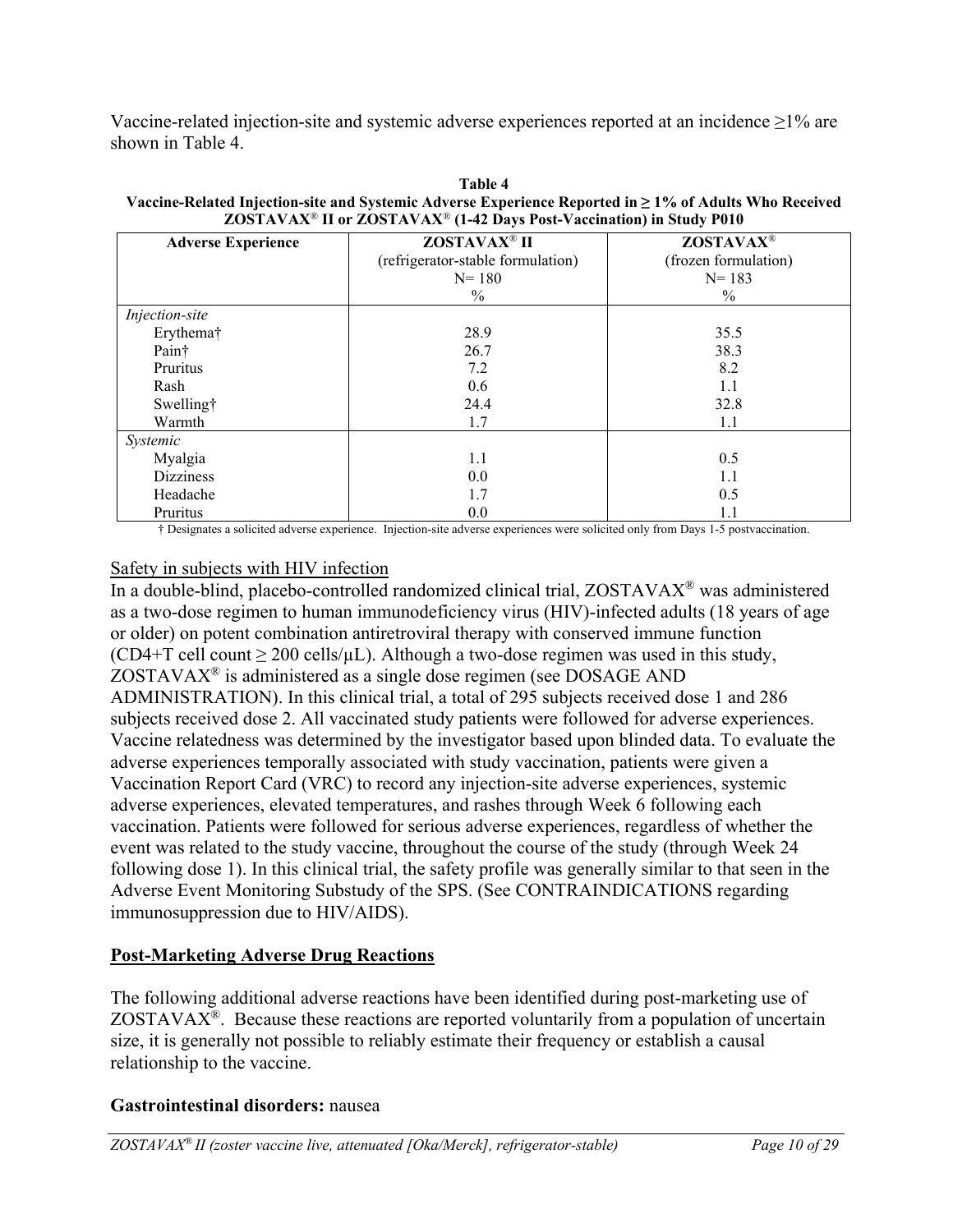**Infections and infestations:** herpes zoster (vaccine strain)

**Skin and subcutaneous tissue disorders:** rash

**Musculoskeletal and connective tissue disorders:** arthralgia; myalgia

**General disorders and administration site conditions:** injection-site rash; injection-site urticaria; pyrexia; injection-site lymphadenopathy.

**Immune system disorders:** hypersensitivity reactions including anaphylactic reactions.

**Eye Disorders**: Necrotizing retinitis (patients on immunosuppressive therapy).

**Nervous system disorders**: Guillain-Barré syndrome; facial paralysis.

## **DRUG INTERACTIONS**

## **Overview**

 $ZOSTAVAX<sup>®</sup>$  II must not be mixed with any other medicinal product in the same syringe. Other medicinal products must be given as separate injections and at different body sites.

Concurrent administration of ZOSTAVAX® II and antiviral medications known to be effective against VZV has not been evaluated.

## **Use with Other Vaccines**

ZOSTAVAX<sup>®</sup> II and PNEUMOVAX<sup>®</sup> 23 (pneumococcal vaccine, polyvalent, MSD Std.) should not be given concomitantly because concomitant use resulted in reduced immunogenicity of ZOSTAVAX® II (see CLINICAL TRIALS). Consider administration of the two vaccines separated by at least 4 weeks.

## **DOSAGE AND ADMINISTRATION**

## **Recommended Dose and Dosage Adjustment**

## FOR SUBCUTANEOUS ADMINISTRATION.

Do not inject intravascularly.

Individuals should receive a single dose consisting of the entire content of the vial (approximately 0.65 mL).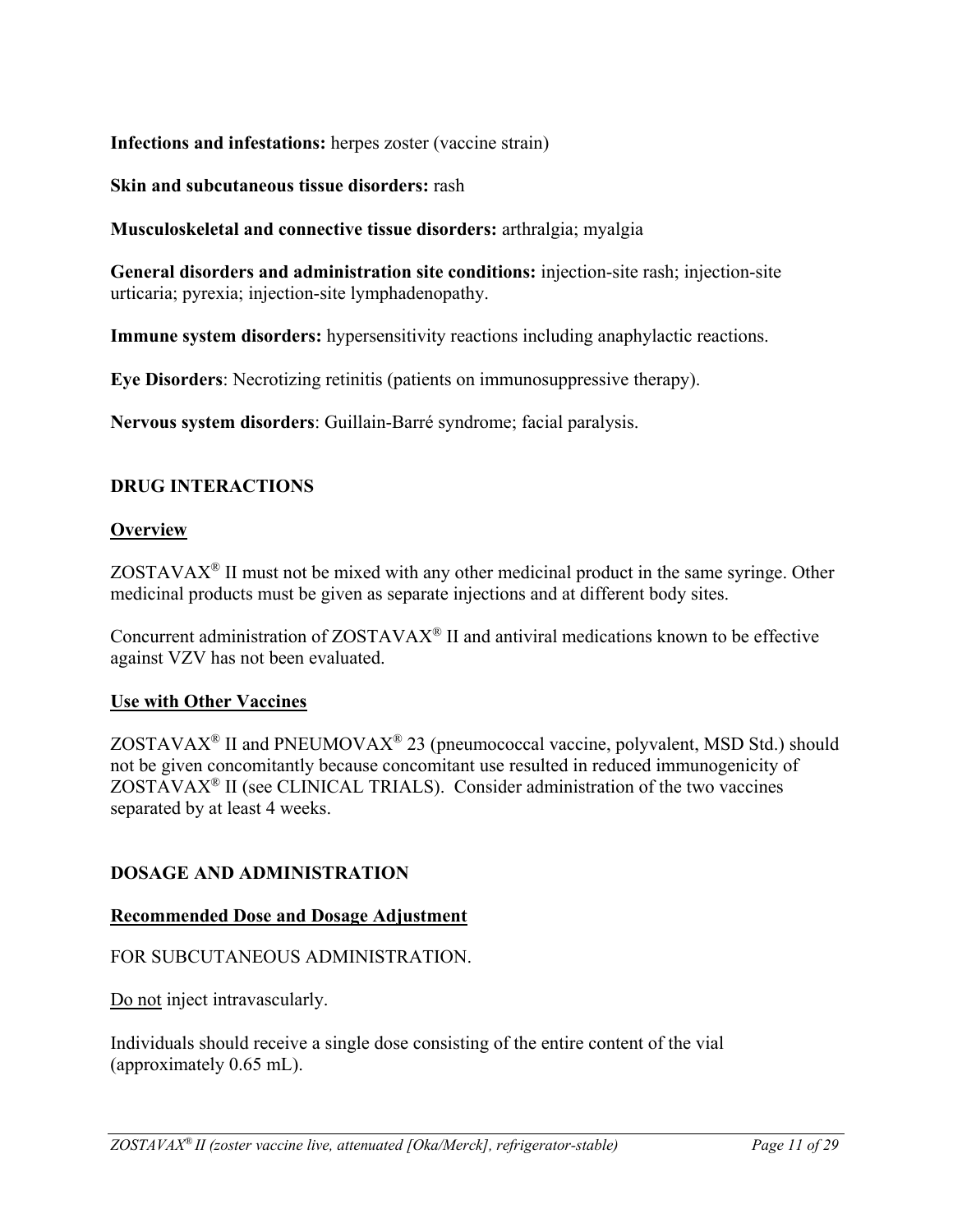ZOSTAVA $X^{\otimes}$  II is not a treatment for zoster or postherpetic neuralgia (PHN). If an individual develops herpes zoster despite vaccination, active current standard of care treatment for herpes zoster should be considered.

At present, the duration of protection after vaccination with  $ZOSTAVAX^{\circ}$  II is unknown. In the Shingles Prevention Study (SPS), protection was demonstrated through 4 years of follow-up. The need for revaccination has not yet been defined.

Reconstitute immediately upon removal from the refrigerator.

To reconstitute the vaccine, use only the diluent supplied, since it is free of preservatives or other antiviral substances which might inactivate the vaccine virus.

To reconstitute the vaccine, first withdraw the entire contents of the diluent vial into a syringe. Inject all of the diluent in the syringe into the vial of lyophilized vaccine and gently agitate to mix thoroughly. Withdraw the entire contents into a syringe, and using a new needle, inject the total volume of reconstituted vaccine subcutaneously, preferably into the upper arm - deltoid region.

## **IT IS RECOMMENDED THAT THE VACCINE BE ADMINISTERED IMMEDIATELY AFTER RECONSTITUTION, TO MINIMIZE LOSS OF POTENCY. DISCARD RECONSTITUTED VACCINE IF IT IS NOT USED WITHIN 30 MINUTES.**

Do not freeze reconstituted vaccine.

CAUTION: A sterile syringe free of preservatives, antiseptics, and detergents should be used for each injection and/or reconstitution of ZOSTAVAX® II because these substances may inactivate the vaccine virus.

It is important to use a separate sterile needle and syringe for each patient to prevent transfer of infectious agents from one individual to another.

Needles should be disposed of properly.

Parenteral drug products should be inspected visually for particulate matter and discoloration prior to administration, whenever solution and container permit. ZOSTAVAX® II when reconstituted is a semi-hazy to translucent, off-white to pale yellow liquid.

# **OVERDOSAGE**

There are no data with regard to overdose.

For management of a suspected drug overdose, contact your regional Poison Control Centre.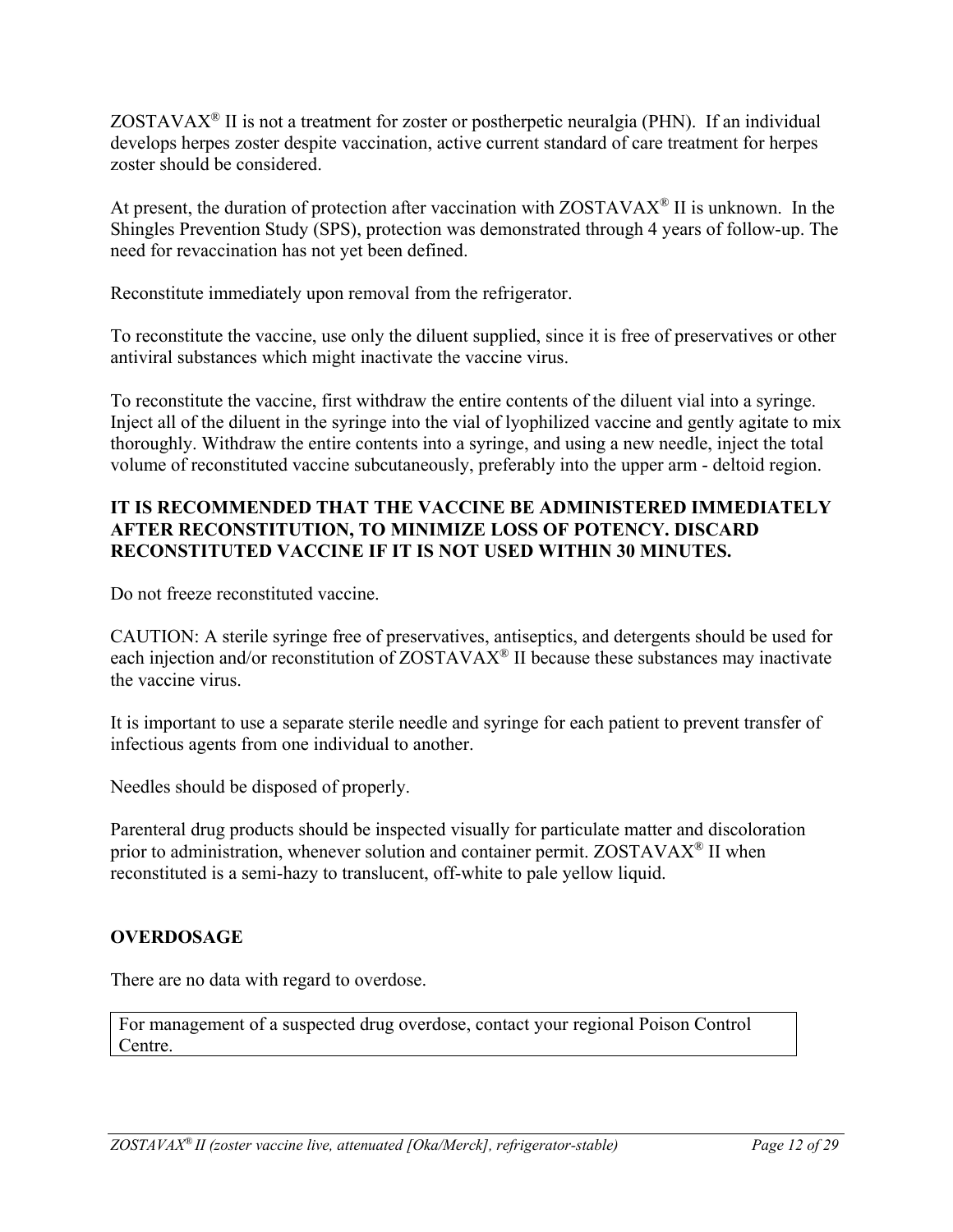# **ACTION AND CLINICAL PHARMACOLOGY**

# **Herpes Zoster**

Herpes zoster (HZ), known also as shingles or simply "zoster", is a manifestation of reactivation of VZV, which, as a primary infection, produces chickenpox (varicella).

Zoster is usually characterized by a unilateral, painful, vesicular cutaneous eruption with a dermatomal distribution. Although the blistering rash is the most distinctive feature of zoster, the most frequently debilitating symptom is pain, which may occur during the prodrome, the acute eruptive phase, and the postherpetic phase of the infection. During the acute eruptive phase, local pain has been reported to occur in up to 90% of immunocompetent individuals.

Anyone who has been infected with VZV, including those without a clinical history of varicella, is at risk for developing zoster, which is considered to be due to waning immunity to VZV. Nearly all adults are at risk for zoster.

The incidence and severity of zoster, as well as the frequency and severity of its complications, increase markedly with age, with two-thirds of the cases occurring in individuals older than 50 years of age. In recent studies, the lifetime risk of zoster has been estimated to be as high as 30% in the general population.

Zoster-associated hospitalization rates vary across countries and are estimated to range from 5 to 10 per 100,000 population for an average length of stay of 10 to 13 days. The proportion of zoster patients hospitalized increases with age, up to more than 10% in individuals over 65 years of age. Seventy to 80% of hospitalizations for zoster occur among immunocompetent individuals.

Zoster may be associated with serious complications such as PHN, scarring, bacterial superinfection, motor neuron palsies, pneumonia, encephalitis, Ramsay Hunt syndrome, visual impairment, hearing loss, and death.

## **Postherpetic Neuralgia**

Postherpetic neuralgia (PHN) constitutes the most common serious complication and cause of zoster-associated morbidity in the immunocompetent host. In the SPS, where a highly specific definition of PHN was used, PHN complicated 12.5% of zoster cases in the placebo group.

PHN has been described as tender, burning, throbbing, stabbing, shooting and/or sharp pain that can persist for months or even years and can also lead to emotional distress. Allodynia (pain from an innocuous stimulus) is present in at least 90% of patients with PHN and is typically described as the most distressing and debilitating type of pain. Several definitions of PHN are widely used in the medical community, including pain persisting longer than 90 days after the onset of the rash.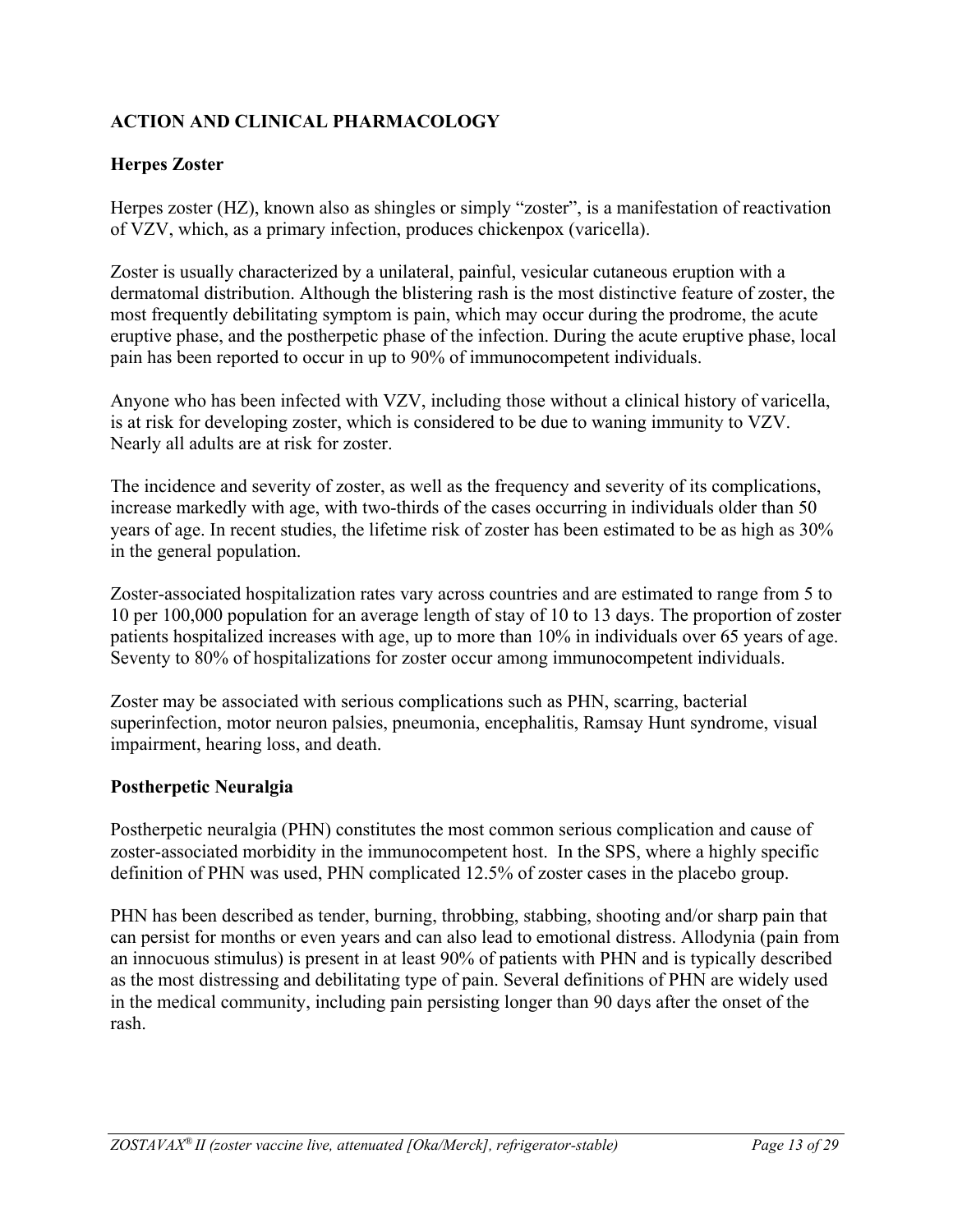# **Evaluation of Clinical Efficacy Afforded by ZOSTAVAX®**

# $ZOSTAVAX<sup>®</sup>$  Efficacy and Safety Trial (ZEST) in Subjects 50 to 59 Years of Age

In the ZOSTAVAX® Efficacy and Safety Trial (ZEST), a placebo-controlled, double-blind clinical trial, 22,439 subjects 50 to 59 years of age were randomized to receive a single dose of either ZOSTAVAX<sup>®</sup> (n=11,211) or placebo (n=11,228) and were followed for the development of zoster for a median of 1.3 years (range 0 to 2 years). All suspected zoster cases were adjudicated by a clinical evaluation committee. Final determination of zoster cases was made by Polymerase Chain Reaction (PCR) [86%], or in the absence of virus detection, as determined by a clinical evaluation committee [14%].

 $ZOSTAVAX<sup>®</sup>$  significantly decreased the incidence of zoster compared with placebo (30 cases [ $2.0/1000$  person-years] vs. 99 cases [ $6.6/1000$  person-years], respectively;  $p<0.001$ ). The protective efficacy of ZOSTAVAX<sup>®</sup> against zoster was 69.8% (95% CI: [54.1 to 80.6%]).

## Shingles Prevention Study (SPS) in Subjects 60 Years of Age and Older

In the Shingles Prevention Study (SPS), a placebo-controlled, double-blind clinical trial of ZOSTAVAX<sup>®</sup> frozen formulation, 38,546 subjects 60 years of age or older were randomized to receive a single dose of either  $ZOSTAVAX^{\circledast}$  (n=19,270) or placebo (n=19,276) and were followed for the development of zoster for a median of 3.1 years (range 31 days to 4.9 years). The study excluded people who were immunocompromised, anyone with a previous history of HZ, and those with conditions that might interfere with study evaluations, including people with cognitive impairment, severe hearing loss, those who were non-ambulatory and those whose survival was not considered to be at least 5 years. Randomization was stratified by age, 60-69 and  $\geq$  70 years of age. All suspected zoster cases were adjudicated by a clinical evaluation committee. Final determination of zoster cases was made by PCR, local culture, or the decision of the clinical evaluation committee, in that order. In both vaccination groups (ZOSTAVAX<sup>®</sup> and placebo), subjects who developed zoster were given famciclovir, and, as necessary, pain medications. Severity of pain was evaluated according to a "worst pain" score on a 0-to-10 scale, using the Zoster Brief Pain Inventory (ZBPI), a validated questionnaire. A score of 3 or higher was considered clinically significant because it correlates with significant interference with Activities of Daily Living (ADL).

 $ZOSTAVAX<sup>®</sup>$  significantly reduced the risk of developing zoster compared with placebo. The protective efficacy of ZOSTAVAX<sup>®</sup> against zoster was  $51\%$  (95% CI: [44 to 58%], p<0.001).

See CLINICAL TRIALS.

# **STORAGE AND STABILITY**

During shipment, to ensure that there is no loss of potency, ZOSTAVAX<sup>®</sup> II must be maintained at a temperature between -50 $\degree$ C and +8 $\degree$ C. Use of dry ice may subject ZOSTAVAX $\degree$  II to temperatures colder than -50°C.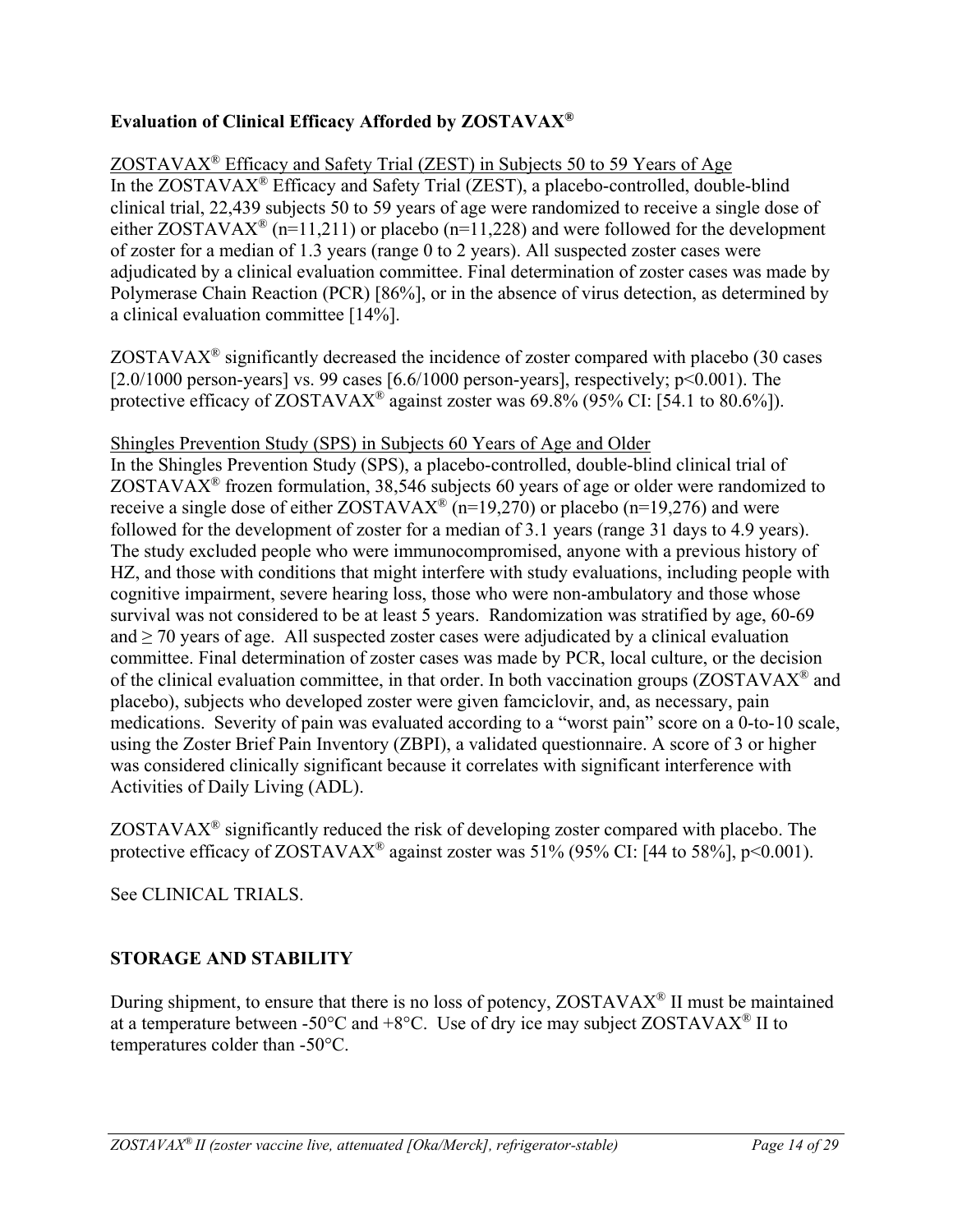ZOSTAVAX® II **SHOULD BE STORED REFRIGERATED** at a temperature of 2 to 8°C or colder until it is reconstituted for **injection** (see DOSAGE AND ADMINISTRATION). The diluent should be stored separately at room temperature (20 to 25°C) or in the refrigerator  $(2 \text{ to } 8^{\circ}\text{C}).$ 

Before reconstitution, protect from light.

# **DISCARD IF RECONSTITUTED VACCINE IS NOT USED WITHIN 30 MINUTES.**

# **DO NOT FREEZE THE RECONSTITUTED VACCINE.**

# **DOSAGE FORMS, COMPOSITION AND PACKAGING**

## **Dosage Forms**

ZOSTAVAX® II (zoster vaccine live, attenuated [Oka/Merck], refrigerator-stable) is supplied as a sterile, lyophilized white to off-white compact crystalline plug in a single-dose vial.

The diluent (Sterile Diluent for Merck Sharp & Dohme Corp., live, attenuated, virus vaccines) is a sterile, clear, colourless fluid supplied separately in a single-dose vial.

After reconstitution,  $ZOSTAVAX^{\circledast}$  II is a semi-hazy to translucent, off-white to pale yellow liquid.

### **Composition**

When reconstituted as directed, each single dose (0.65 mL) contains:

### **Active Ingredients**

| Varicella zoster virus, Oka/Merck strain (live, attenuated) | $\geq$ 19,400 PFU* |
|-------------------------------------------------------------|--------------------|
|-------------------------------------------------------------|--------------------|

\*When reconstituted and stored at room temperature for up to 30 minutes.

### **Other Ingredients**

| Excipients                         |                    |
|------------------------------------|--------------------|
| Sucrose                            | $41.05 \text{ mg}$ |
| Hydrolyzed porcine gelatin         | $20.53$ mg         |
| Urea                               | $8.55 \text{ mg}$  |
| Sodium chloride                    | $5.25 \text{ mg}$  |
| Monosodium L-glutamate monohydrate | $0.82$ mg          |
| Sodium phosphate dibasic           | $0.75$ mg          |
| Potassium phosphate monobasic      | $0.13$ mg          |
| Potassium chloride                 | $0.13$ mg          |

The product contains no preservative.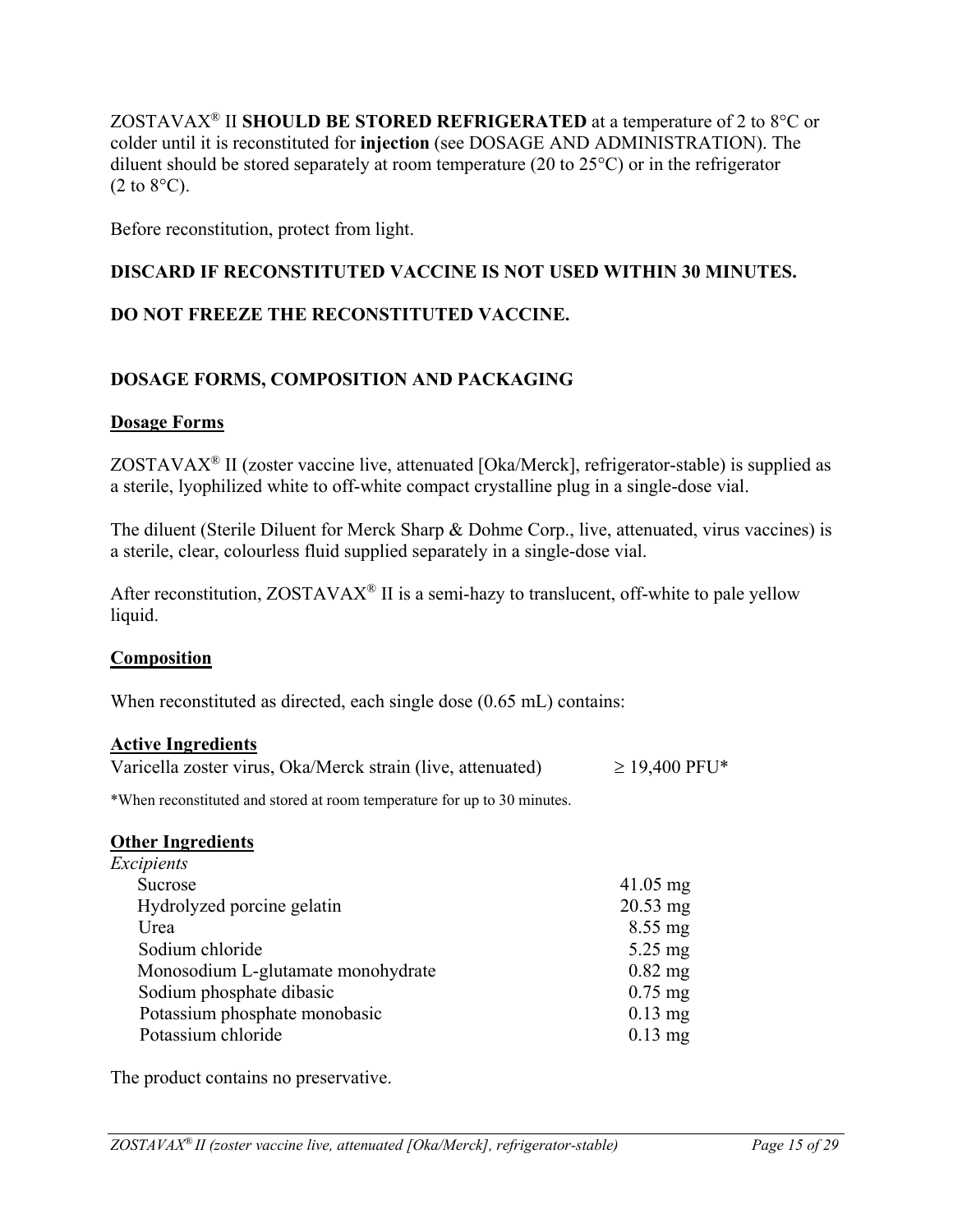The diluent is sterile water for injection.

# *Manufacturing Process Residuals*

The product also contains residual components of MRC-5 cells, and trace quantities of neomycin and bovine calf serum.

# **Packaging**

ZOSTAVAX® II is supplied in 3 mL single-dose Type I glass vials. Each vial contains one dose of lyophilized vaccine (approximately 0.65 mL when reconstituted as directed).

The diluent (0.7 mL) is supplied separately in 3 mL single-dose Type I glass vials.

The container closure systems of ZOSTAVAX<sup>®</sup> II and the diluent are free of latex.

ZOSTAVAX® II is available in packages of 1 and 10 single-dose vials. The diluent is also available in packages of 1 and 10 single-dose vials.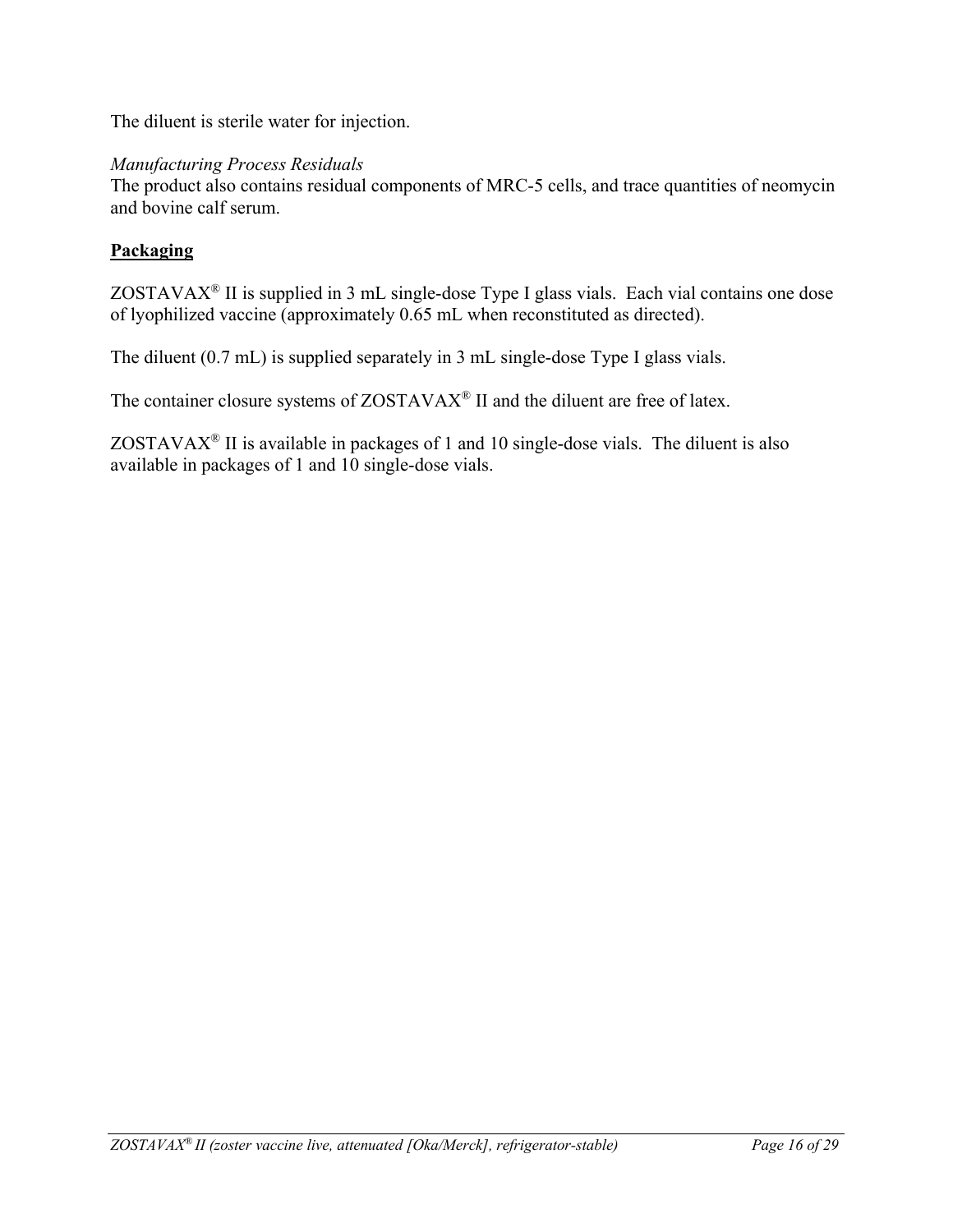# **PART II: SCIENTIFIC INFORMATION**

# **PHARMACEUTICAL INFORMATION**

# **Drug Substance**

Proper name: Zoster vaccine live, attenuated [Oka/Merck]

# **Product Characteristics**

ZOSTAVA $X^{\otimes}$  II (zoster vaccine live, attenuated [Oka/Merck], refrigerator-stable) is a lyophilized preparation of the Oka/Merck strain of live, attenuated varicella-zoster virus (VZV). Before reconstitution, it is a white to off-white compact crystalline plug. The diluent (sterile water for injection) is clear and colourless. When reconstituted as directed, ZOSTAVAX<sup>®</sup> II is a sterile preparation for subcutaneous administration. Each 0.65 mL dose contains a minimum of 19,400 PFU (plaque-forming units) of Oka/Merck varicella-zoster virus when reconstituted and stored at room temperature for up to 30 minutes. The product contains no preservative.

# **CLINICAL TRIALS**

## **Study demographics and trial design**

| <b>Study</b> | <b>Trial design</b> | Dosage, route of administration and                 | <b>Study</b> | Age (years) |
|--------------|---------------------|-----------------------------------------------------|--------------|-------------|
| #            |                     | duration                                            | subjects     |             |
| 004          | Randomized,         | ZOSTAVAX <sup>®</sup> frozen formulation or placebo | 38,546       | $59 - 99$   |
|              | double-blind,       | Dosage: 0.5 mL                                      |              |             |
|              | placebo-controlled  | Route of administration: subcutaneous               |              |             |
|              | study               | Duration: ZOSTAVAX <sup>®</sup> frozen              |              |             |
|              |                     | formulation on Day 0 or placebo on Day 0            |              |             |
| 022          | Randomized,         | ZOSTAVAX <sup>®</sup> frozen formulation or placebo | 22,439       | 50-59       |
|              | double-blind,       | Dosage: 0.65 mL                                     |              |             |
|              | placebo-controlled, | Route of administration: subcutaneous               |              |             |
|              | multicenter study   | Duration: ZOSTAVAX <sup>®</sup> frozen formulation  |              |             |
|              |                     | on Day 1 or placebo on Day 1                        |              |             |
| 007          | Randomized,         | ZOSTAVAX <sup>®</sup> frozen formulation or placebo | 209          | 58-90       |
|              | double-blind,       | Dosage: two 0.5 mL                                  |              |             |
|              | placebo-controlled, | Route of administration: subcutaneous               |              |             |
|              | multicenter study   | Duration: ZOSTAVAX <sup>®</sup> frozen              |              |             |
|              |                     | formulation on Day 0 and Day 42 or                  |              |             |
|              |                     | placebo on Day 0 and Day 42                         |              |             |
| 009          | Randomized,         | $ZOSTAVAX^{\otimes}$ frozen formulation (high dose  | 698          | 50-90       |
|              | controlled, double- | or low dose)                                        |              |             |
|              | blind study         | Dosage: 0.65 mL                                     |              |             |
|              |                     | Route of administration: subcutaneous               |              |             |
|              |                     | Duration: ZOSTAVAX <sup>®</sup> frozen              |              |             |
|              |                     | formulation (high dose or low dose) on              |              |             |
|              |                     | Day $0$                                             |              |             |

**Table 5 Summary of patient demographics for clinical trials**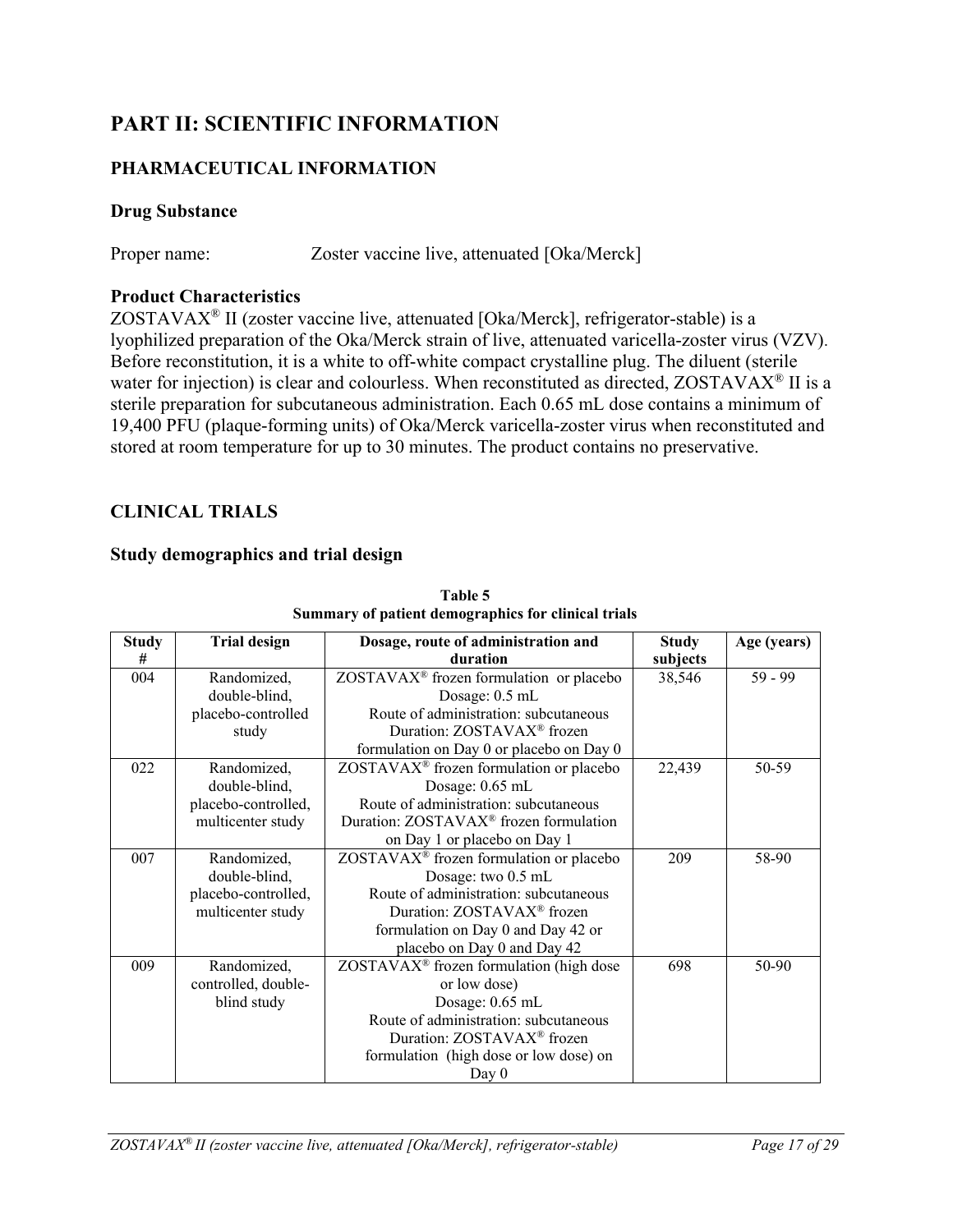| <b>Study</b><br># | <b>Trial design</b> | Dosage, route of administration and<br>duration    | <b>Study</b><br>subjects | Age (years) |
|-------------------|---------------------|----------------------------------------------------|--------------------------|-------------|
| 010               | Randomized,         | ZOSTAVAX <sup>®</sup> frozen formulation or        | 367                      | 50-88       |
|                   | controlled, double- | ZOSTAVAX <sup>®</sup> II refrigerator-stable       |                          |             |
|                   | blind study         | formulation                                        |                          |             |
|                   |                     | Route of administration: subcutaneous              |                          |             |
|                   |                     | Duration: ZOSTAVAX <sup>®</sup> frozen formulation |                          |             |
|                   |                     | on Day 1 or ZOSTAVAX <sup>®</sup> II refrigerator- |                          |             |
|                   |                     | stable formulation on Day 1                        |                          |             |

**Table 5 Summary of patient demographics for clinical trials**

# Evaluation of Clinical Efficacy Afforded by ZOSTAVAX®

# **ZOSTAVAX® Efficacy and Safety Trial (ZEST) in Subjects 50 to 59 Years of Age**

In the ZOSTAVAX® Efficacy and Safety Trial (ZEST), a placebo-controlled, double-blind clinical trial, 22,439 subjects 50 to 59 years of age were randomized to receive a single dose of either ZOSTAVAX<sup>®</sup> (n=11,211) or placebo (n=11,228) and were followed for the development of zoster for a median of 1.3 years (range 0 to 2 years). All suspected zoster cases were adjudicated by a clinical evaluation committee. Final determination of zoster cases was made by PCR [86%], or in the absence of virus detection, as determined by a clinical evaluation committee [14%].

 $ZOSTAVAX<sup>®</sup>$  significantly decreased the incidence of zoster compared with placebo (30 cases [ $2.0/1000$  person-years] vs. 99 cases [ $6.6/1000$  person-years], respectively;  $p<0.001$ ). The protective efficacy of ZOSTAVAX<sup>®</sup> against zoster was 69.8% (95% CI: [54.1 to 80.6%]).

# **Shingles Prevention Study (SPS) in Subjects 60 Years of Age and Older**

In the Shingles Prevention Study (SPS), a placebo-controlled, double-blind clinical trial of ZOSTAVAX<sup>®</sup> frozen formulation, 38,546 subjects 60 years of age or older were randomized to receive a single dose of either  $ZOSTAVAX^{\circ}(n=19,270)$  or placebo (n=19,276) and were followed for the development of zoster for a median of 3.1 years (range 31 days to 4.9 years). The study excluded people who were immunocompromised, anyone with a previous history of HZ, and those with conditions that might interfere with study evaluations, including people with cognitive impairment, severe hearing loss, those who were non-ambulatory and those whose survival was not considered to be at least 5 years. Randomization was stratified by age, 60-69 and  $\geq$  70 years of age. All suspected zoster cases were adjudicated by a clinical evaluation committee. Final determination of zoster cases was made by PCR, local culture, or the decision of the clinical evaluation committee, in that order. In both vaccination groups ( $ZOSTAVAX^{\otimes}$ and placebo), subjects who developed zoster were given famciclovir, and, as necessary, pain medications. Severity of pain was evaluated according to a "worst pain" score on a 0-to-10 scale, using the Zoster Brief Pain Inventory (ZBPI), a validated questionnaire. A score of 3 or higher was considered clinically significant because it correlates with significant interference with activities of daily living (ADL).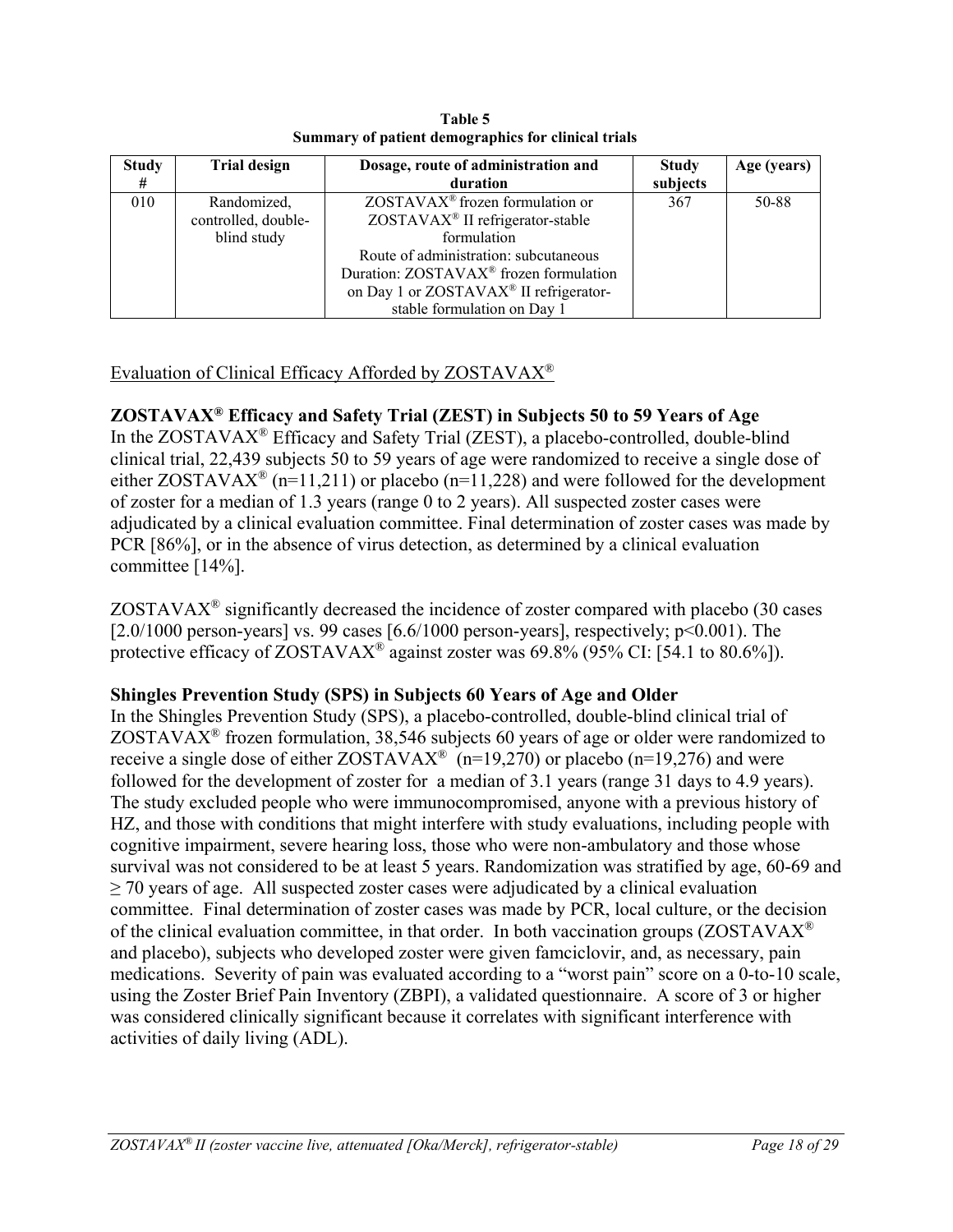$ZOSTAVAX<sup>®</sup>$  significantly decreased the incidence of zoster compared with placebo (315 cases [5.4/1000 person-years] vs. 642 cases [11.1/1000 person-years], respectively; p<0.001). The protective efficacy of  $ZOSTAVAX^{\circledast}$  against zoster was 51% (95% CI: [44 to 58%]).

|                     |               | ZOSTAVAX <sup>®</sup> |                                                    |               | <b>Placebo</b>  |                                                       |                                         |
|---------------------|---------------|-----------------------|----------------------------------------------------|---------------|-----------------|-------------------------------------------------------|-----------------------------------------|
| Age group<br>(yrs.) | #<br>subjects | # $HZ$<br>cases       | Incidence<br>rate of HZ<br>per 1000<br>person-yrs. | #<br>subjects | # $HZ$<br>cases | Incidence rate<br>of HZ per<br>$1000$ person-<br>yrs. | Vaccine Efficacy<br>$(95\% \text{ CI})$ |
| Overall             | 19254         | 315                   | 5.4                                                | 19247         | 642             | 11.1                                                  | 51% (44%, 58%)                          |
| 60-69               | 10370         | 122                   | 3.9                                                | 10356         | 334             | 10.8                                                  | 64% (56%, 71%)                          |
| $\geq 70$           | 8884          | 193                   | 7.2                                                | 8891          | 308             | 11.5                                                  | 38% (25%, 48%)                          |

**Table 6 Efficacy of ZOSTAVAX® on HZ Incidence Compared with Placebo in the Shingles Prevention Study\***

\*The analysis was performed on the Modified Intent-To-Treat (MITT) population that included all subjects randomized in the study who were followed for at least 30 days postvaccination and did not develop an evaluable case of HZ within the first 30 days postvaccination.

ZOSTAVAX<sup>®</sup> reduced the incidence of zoster by  $64\%$  (95% CI: [56 to 71%]) in individuals 60-69 years of age and by 38% (95% CI: [25 to 48%]) in individuals  $\geq$  70 years of age. The cumulative incidence of zoster over time among vaccine recipients was also significantly reduced (p<0.001; Figure 1). The duration of protection against herpes zoster beyond 4 years is unknown.

### Figure 1

Kaplan-Meier Plot of the Cumulative Incidence of Zoster Over Time\* in the Shingles Prevention Study



\*A limited number of subjects were followed beyond Year 4.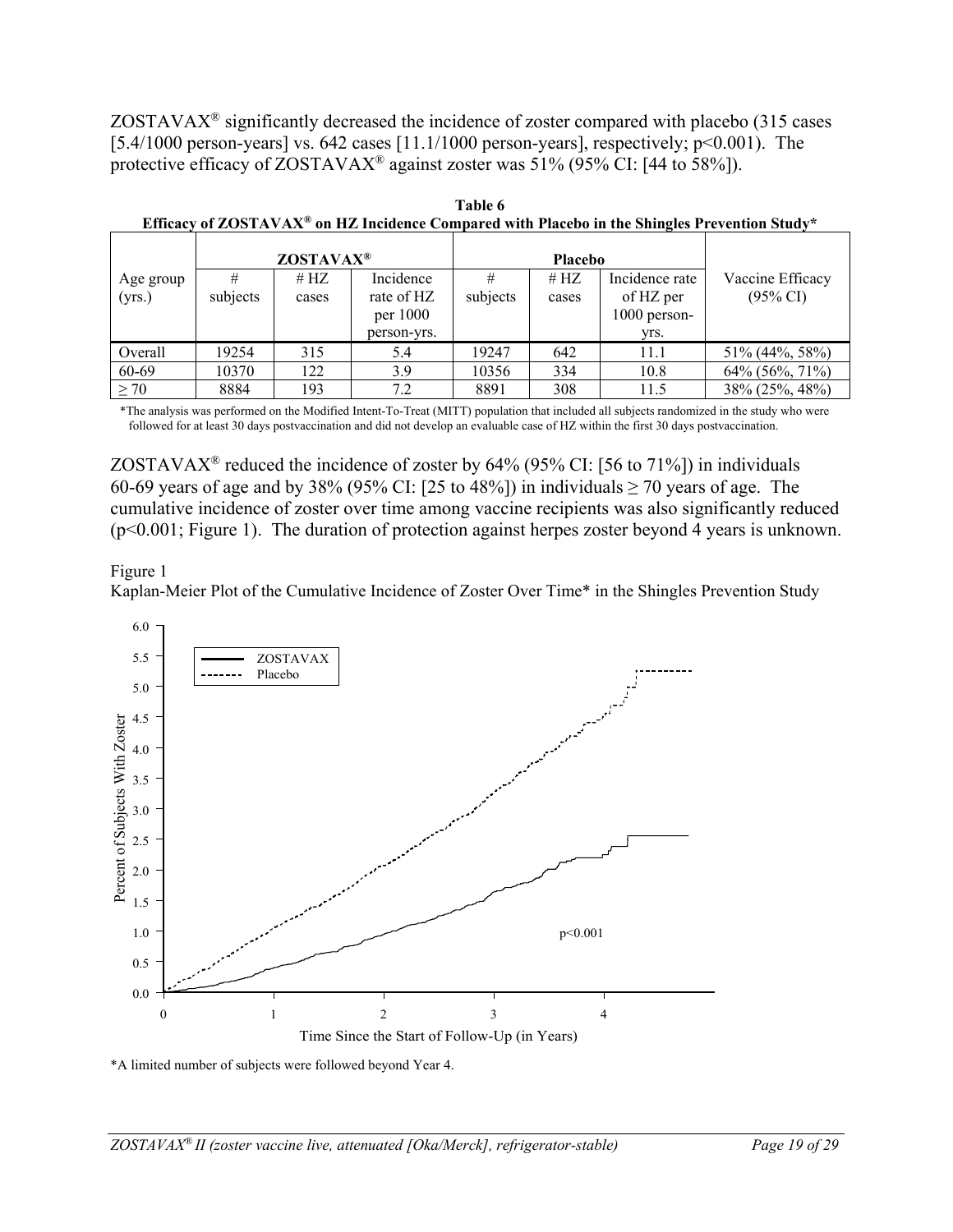$ZOSTAVAX<sup>®</sup>$  decreased the incidence of PHN compared with placebo in subjects who experienced zoster, despite vaccination (27 cases [8.6% of HZ cases] vs. 80 cases [12.5% of HZ cases]). In this trial, the definition of PHN was clinically significant zoster-associated pain persisting or appearing at least 90 days after the onset of rash (see Table 7).

| Age<br>Group | ZOSTAVAX <sup>®</sup> |        |        |          | Placebo  |        |        |          | Vaccine efficacy<br>against PHN in |
|--------------|-----------------------|--------|--------|----------|----------|--------|--------|----------|------------------------------------|
| (Years)      | Number                | Number | Number | HZ cases | Number   | Number | Number | HZ cases | subjects who                       |
|              | of                    | PHN    | of HZ  | with PHN | of       | of PHN | of HZ  | with PHN | developed HZ at least              |
|              | Subjects              | Cases  | Cases  | $(\%)$   | Subjects | Cases  | Cases  | $(\%)$   | 30 days post-                      |
|              |                       |        |        |          |          |        |        |          | vaccination                        |
|              |                       |        |        |          |          |        |        |          | $(95\% \text{ CI})$                |
| 60-69        | 10370                 | 8      | 122    | 6.6      | 10356    | 23     | 334    | 6.9      | 5%                                 |
|              |                       |        |        |          |          |        |        |          | $(-107\%, 56\%)$                   |
| $\geq 70$    | 8884                  | 19     | 193    | 9.8      | 8891     | 57     | 308    | 18.5     | 47%                                |
|              |                       |        |        |          |          |        |        |          | $(13\%, 67\%)$                     |
| Overall      | 19254                 | 27     | 315    | 8.6      | 19247    | 80     | 642    | 12.5     | 39%                                |
|              |                       |        |        |          |          |        |        |          | $(7\%, 59\%)$                      |

**Table 7 Postherpetic Neuralgia (PHN) in the Shingles Prevention Study\***

\*The analysis was performed on the Modified Intent-To-Treat (MITT) population which included all subjects randomized in the study who were followed for at least 30 days postvaccination and did not develop an evaluable case of HZ within the first 30 days postvaccination.

The duration of protection against PHN beyond 4 years is unknown. In a limited extension of the SPS, the estimated vaccine efficacy against PHN did not reach statistical significance. A longer term follow-up study, The Long Term Persistence Study, is being undertaken.

 $ZOSTAVAX<sup>®</sup>$  reduced the incidence of severe and long-lasting zoster-associated pain (severity-by-duration score >600) by 73% (95% CI: [46 to 87%]) compared with placebo. Eleven subjects vaccinated with  $ZOSTAVAX^{\circledast}$  had severity-by-duration scores >600, compared with 40 subjects who received placebo (see Figure 2).

Among vaccinated individuals who developed zoster, ZOSTAVAX® significantly reduced zoster-associated pain compared with placebo. Over the 6-month follow-up period, there was a 22% reduction in the severity-by-duration score (average scores of 141 for ZOSTAVAX<sup>®</sup> and 181 for placebo; p=0.008).The duration of protection against zoster-associated pain beyond 4 years is unknown.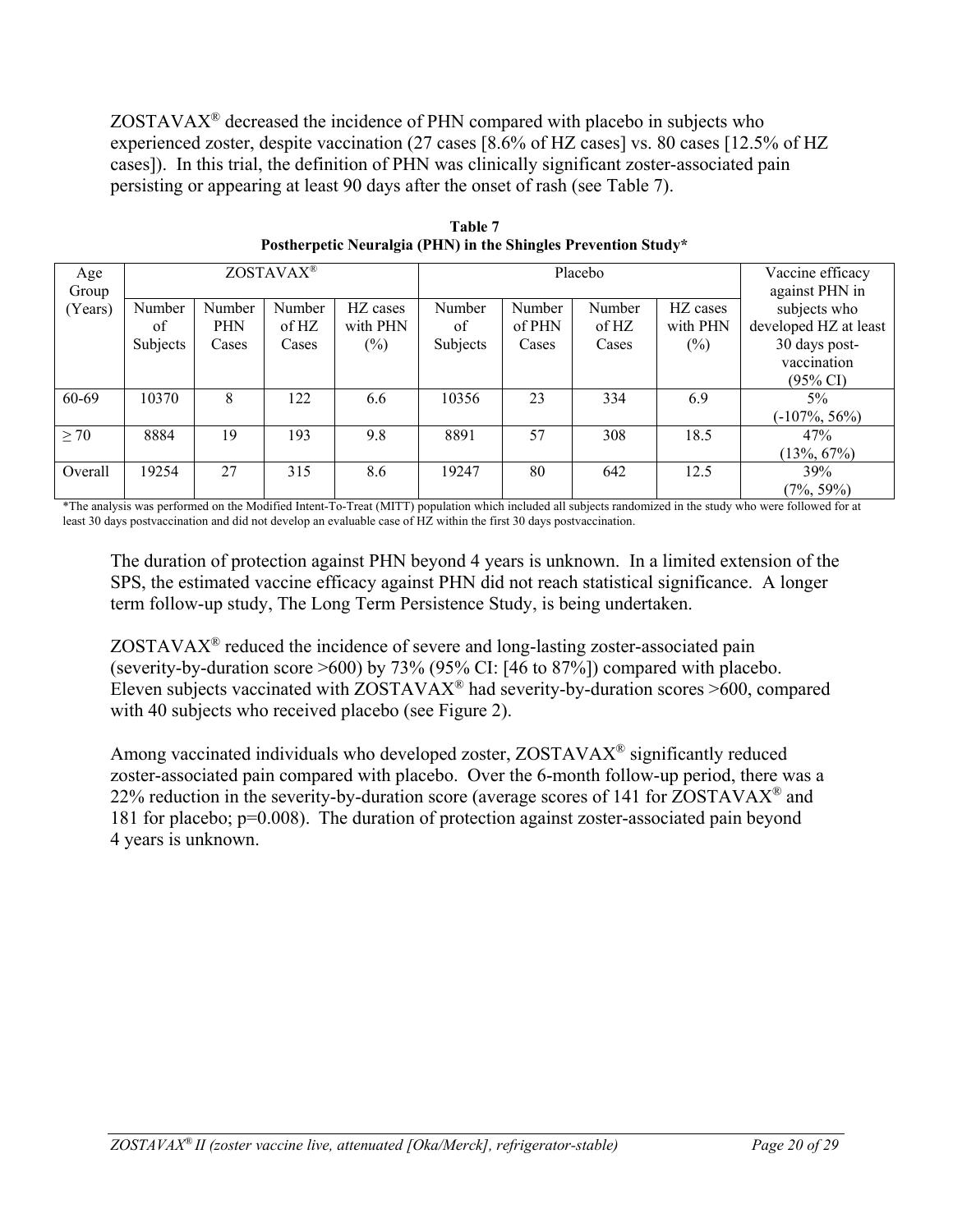



Zoster-associated Pain Severity-by-Duration Score

\*The inset presents the number of subjects with severity-by-duration score >600. For example, a daily worst pain rated at the maximum score of 10 for >60 days would result in a severity-by-duration score of >600.

Among vaccinated individuals who developed PHN, ZOSTAVAX® significantly reduced PHN-associated pain compared with placebo. In the period from 90 days after rash onset to the end of follow-up, there was a 57% reduction in the severity-by-duration score (average scores of 347 for ZOSTAVAX<sup>®</sup> and 805 for placebo;  $p=0.016$ ).

Fewer complications were reported by subjects who received ZOSTAVAX<sup>®</sup> compared with subjects who received placebo. The number of subjects with specific complications of zoster that were reported in the SPS at a frequency of  $\geq 1\%$  is shown in Table 8.

| Complication |                                        | ZOSTAVAX <sup>®</sup><br>$(N = 19,270)$ | Placebo<br>$(N = 19,276)$ |                      |  |
|--------------|----------------------------------------|-----------------------------------------|---------------------------|----------------------|--|
|              | % Among Zoster<br>$(n = 321)$<br>Cases |                                         | $(n = 659)$               | % Among Zoster Cases |  |
| Allodynia    | 135                                    | 42.1                                    | 310                       | 47.0                 |  |

**Table 8 Number of Subjects with Specific Complications\* of Zoster among HZ cases that were Reported in the Shingles Prevention Study**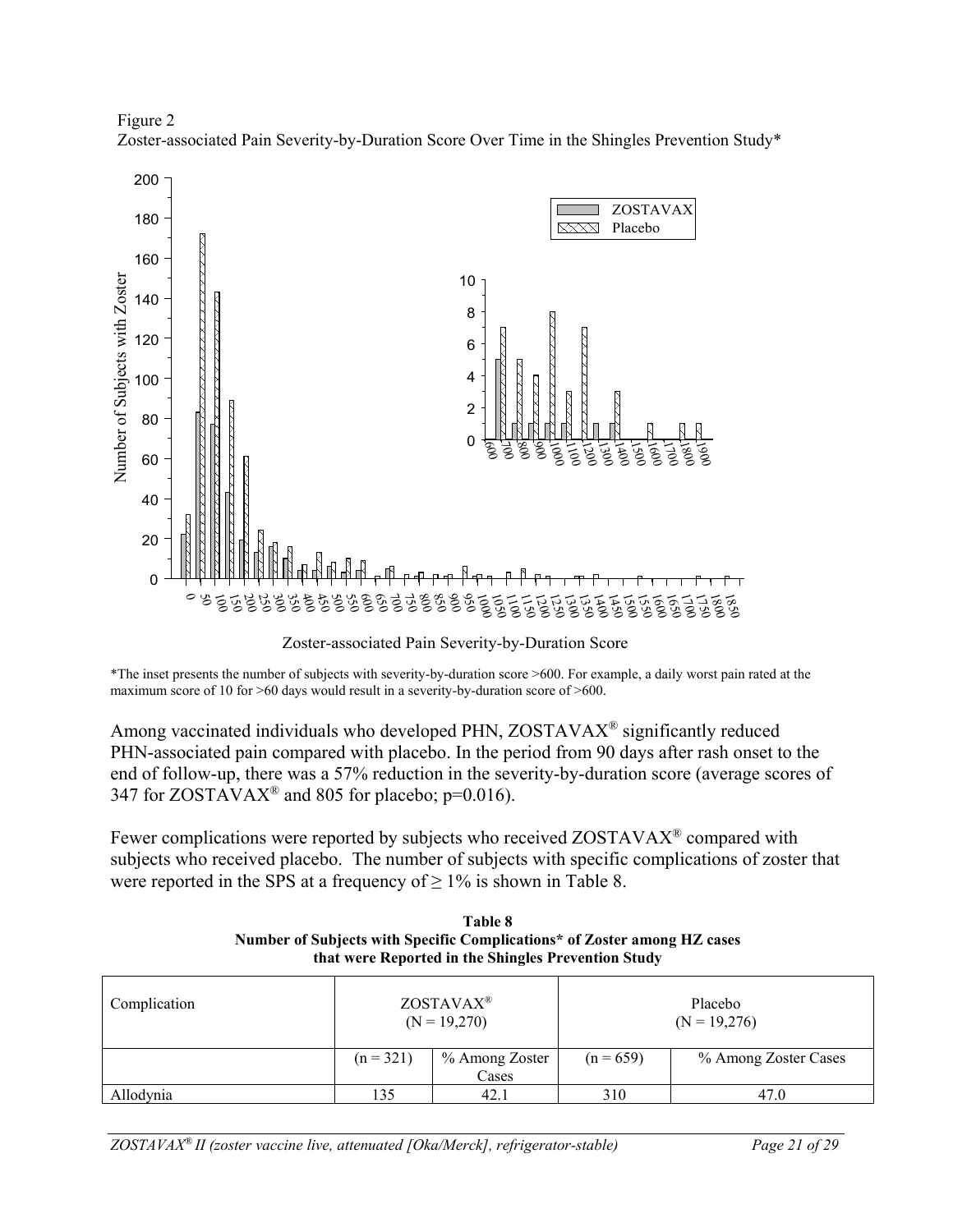### **Table 8 Number of Subjects with Specific Complications\* of Zoster among HZ cases that were Reported in the Shingles Prevention Study**

| Complication                     |             | ZOSTAVAX <sup>®</sup><br>$(N = 19,270)$ | Placebo<br>$(N = 19,276)$ |                      |  |
|----------------------------------|-------------|-----------------------------------------|---------------------------|----------------------|--|
|                                  | $(n = 321)$ | % Among Zoster                          | $(n = 659)$               | % Among Zoster Cases |  |
|                                  |             | Cases                                   |                           |                      |  |
| Bacterial Superinfection         | 3           | 0.9                                     | 7                         | 1.1                  |  |
| Dissemination                    |             | 1.6                                     | 11                        | 1.7                  |  |
| <b>Impaired Vision</b>           | ◠           | 0.6                                     | 9                         | 1.4                  |  |
| Ophthalmic Zoster                | 35          | 10.9                                    | 69                        | 10.5                 |  |
| Peripheral Nerve Palsies (motor) |             | 1.6                                     | 12                        | 1.8                  |  |
| Ptosis                           | ◠           | 0.6                                     | 9                         | 1.4                  |  |
| Scarring                         | 24          | 7.5                                     | 57                        | 8.6                  |  |
| <b>Sensory Loss</b>              |             | 2.2                                     | 12                        | 1.8                  |  |

N=number of subjects randomized

n=number of zoster cases, including those cases occurring within 30 days postvaccination, with these data available

\*Complications reported at a frequency of ≥1% in at least one vaccination group among subjects with zoster.

Visceral complications such as pneumonitis, hepatitis, and meningoencephalitis were reported by fewer than 1% of subjects with zoster (3 cases of pneumonitis and 1 case of hepatitis in the placebo group; 1 case of meningoencephalitis in the vaccine group).

# Immunogenicity of ZOSTAVAX®

Within the ZOSTAVAX<sup>®</sup> Efficacy and Safety Trial (ZEST), immune responses to vaccination were evaluated in a random 10% subcohort ( $n=1.136$  for ZOSTAVAX<sup>®</sup> and  $n=1.133$  for placebo) of the subjects enrolled in the ZEST. ZOSTAVAX® elicited higher VZV-specific immune responses at 6 weeks postvaccination compared with placebo. Increases in VZV antibody level, measured by glyocoprotein enzyme-linked immunosorbent assay (gpELISA) were demonstrated (2.3-fold difference (95% CI [2.2, 2.4]), geometric mean titer [GMT] of 664 vs 289  $gpELISA$  units/mL,  $p<0.001$ ).

Within the Shingles Prevention Study (SPS), immune responses to vaccination were evaluated in a subset of the enrolled subjects (N=1395). ZOSTAVAX<sup>®</sup> elicited higher VZV-specific immune responses at 6 weeks postvaccination compared with placebo. Increases in both VZV antibody level, measured by gpELISA (1.7 fold-difference, geometric mean titer [GMT] of 479 vs. 288 gpELISA units/mL, p <0.001), and T-cell activity, measured by VZV interferon-gamma enzyme-linked immunospot (IFN-γ ELISPOT) assay (2.2 fold-difference, geometric mean count [GMC] of 70 vs. 32 spot-forming cells per million peripheral blood mononuclear cells [SFC/10<sup>6</sup> PBMCs], p<0.001) were demonstrated.The specific antibody level that correlates with protection from zoster has not been established.

A randomized, controlled, double-blind study (P010), conducted in adults  $\geq$  50 years of age, compared the safety, tolerability, and immunogenicity of ZOSTAVAX® frozen formulation with that of  $ZOSTAVAX^{\circledast}$  II refrigerator-stable formulation. Subjects were randomized in a 1:1 ratio to receive either ZOSTAVAX<sup>®</sup> frozen (N=185) or ZOSTAVAX<sup>®</sup> II refrigerator-stable (N=183). At 4 weeks postvaccination, the VZV antibody response induced by  $ZOSTAVAX^{\circ}$  II was similar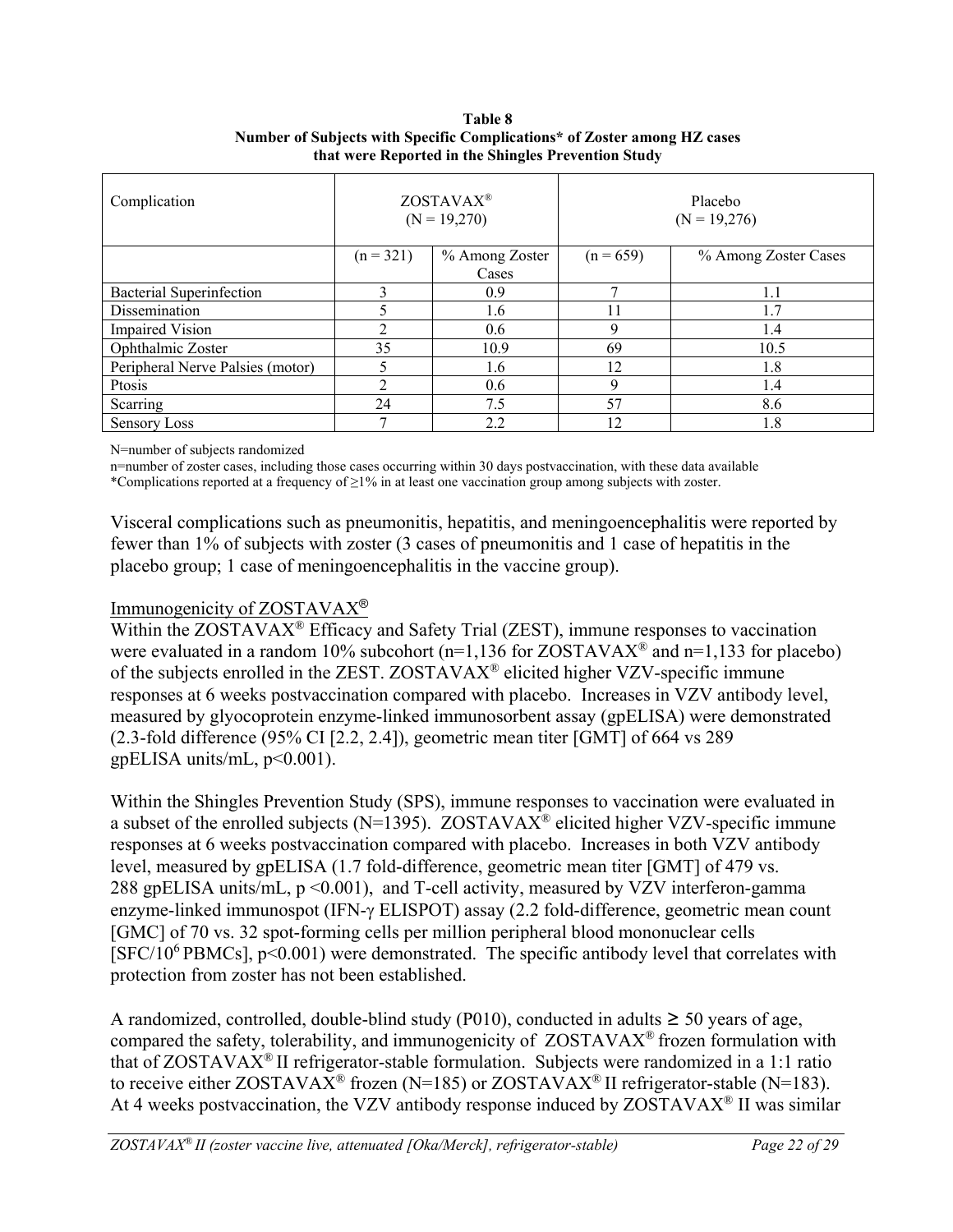(noninferior) to that induced by ZOSTAVAX® (estimated GMT ratio of ZOSTAVAX<sup>®</sup> II /ZOSTAVAX<sup>®</sup> = 0.87 (95% CI: [0.71 to 1.07], meeting the pre-specified criterion). The VZV antibody responses induced by ZOSTAVAX<sup>®</sup> II and by ZOSTAVAX<sup>®</sup> were found to be acceptable; the estimated GMFR of the VZV antibody response at 4 weeks postvaccination was 2.6 (95% CI: 2.2 to 3.0) in the ZOSTAVAX<sup>®</sup> II group and 2.9 (95% CI: 2.4 to 3.4) in the ZOSTAVA $X^{\circledR}$  group.

## Immunogenicity Following Concomitant Administration

In a double-blind, controlled clinical trial, 473 adults, 60 years of age or older, were randomized to receive ZOSTAVAX<sup>®</sup> II and PNEUMOVAX<sup>®</sup> 23 concomitantly (N = 237) or PNEUMOVAX<sup>®</sup> 23 alone followed 4 weeks later by ZOSTAVAX<sup>®</sup> II alone (N = 236). At four weeks postvaccination, the VZV antibody levels following concomitant use were significantly lower than the VZV antibody levels following nonconcomitant administration (GMTs of 338 vs. 484 gpELISA units/mL, respectively; GMT ratio = 0.70 (95% CI: [0.61, 0.80])). VZV antibody levels 4 weeks postvaccination were increased 1.9-fold (95% CI: [1.7, 2.1]; meeting the pre-specified acceptance criterion) in the concomitant group vs. 3.1-fold (95% CI: [2.8, 3.5]) in the nonconcomitant group. The GMTs for PNEUMOVA $X^{\circledR}$  23 antigens were comparable between the two groups. Concomitant use of ZOSTAVAX<sup>®</sup> II and PNEUMOVAX<sup>®</sup> 23 demonstrated a safety profile that was generally similar to that of the two vaccines administered nonconcomitantly.

## Immunogenicity in subjects on chronic/maintenance systemic corticosteroids

Descriptive study P017 is an estimation study with no hypothesis testing. In this double-blind, placebo-controlled, randomized clinical trial, ZOSTAVAX® was administered to 206 subjects 60 years of age or older who were receiving chronic/maintenance systemic corticosteroid therapy at a daily dose equivalent of 5 to 20 mg of prednisone for at least 2 weeks prior to enrollment, and 6 weeks or more following vaccination to assess the immunogenicity and safety profile of ZOSTAVAX<sup>®</sup>. Compared with placebo, ZOSTAVAX<sup>®</sup> induced a higher VZV-specific gpELISA antibody GMT at 6 weeks postvaccination (GMT of 531.1 vs. 224.3 gpELISA units/ml, respectively). The geometric mean fold-rise of the VZV antibody response, as measured by gpELISA, from prevaccination to postvaccination was 2.3 (95% CI: [2.0 to 2.7]) in the ZOSTAVAX<sup>®</sup> group compared to 1.1 (95% CI: [1.0 to 1.2]) in the placebo group (see CONTRAINDICATIONS regarding corticosteroids).

## Immunogenicity in subjects with HIV infection

In a double-blind, placebo-controlled randomized clinical trial, ZOSTAVAX® was administered as a two-dose regimen to human immunodeficiency virus (HIV)-infected adults (18 years of age or older) on potent combination antiretroviral therapy with conserved immune function (CD4+ T cell count  $\geq 200$  cells/ $\mu$ L). Although a two-dose regimen was used in this study, ZOSTAVAX is administered as a single dose regimen (see DOSAGE AND ADMINISTRATION). In this study, a total of 295 subjects received dose 1 and 286 subjects received dose 2. Compared with placebo, ZOSTAVAX® induced a higher VZV-specific gpELISA antibody GMT at Week 6 (6 weeks following dose 1) and Week 12 (6 weeks following dose 2) (GMT of 534.4 and 530.3 vs. 263.7 and 250.3 gpELISA units/ml, respectively). The geometric mean fold-rises of the VZV antibody response, as measured by gpELISA, from baseline to Week 6 and Week 12 were 1.78 (95% CI: [1.64 to 1.92]) and 1.80 (95% CI: [1.66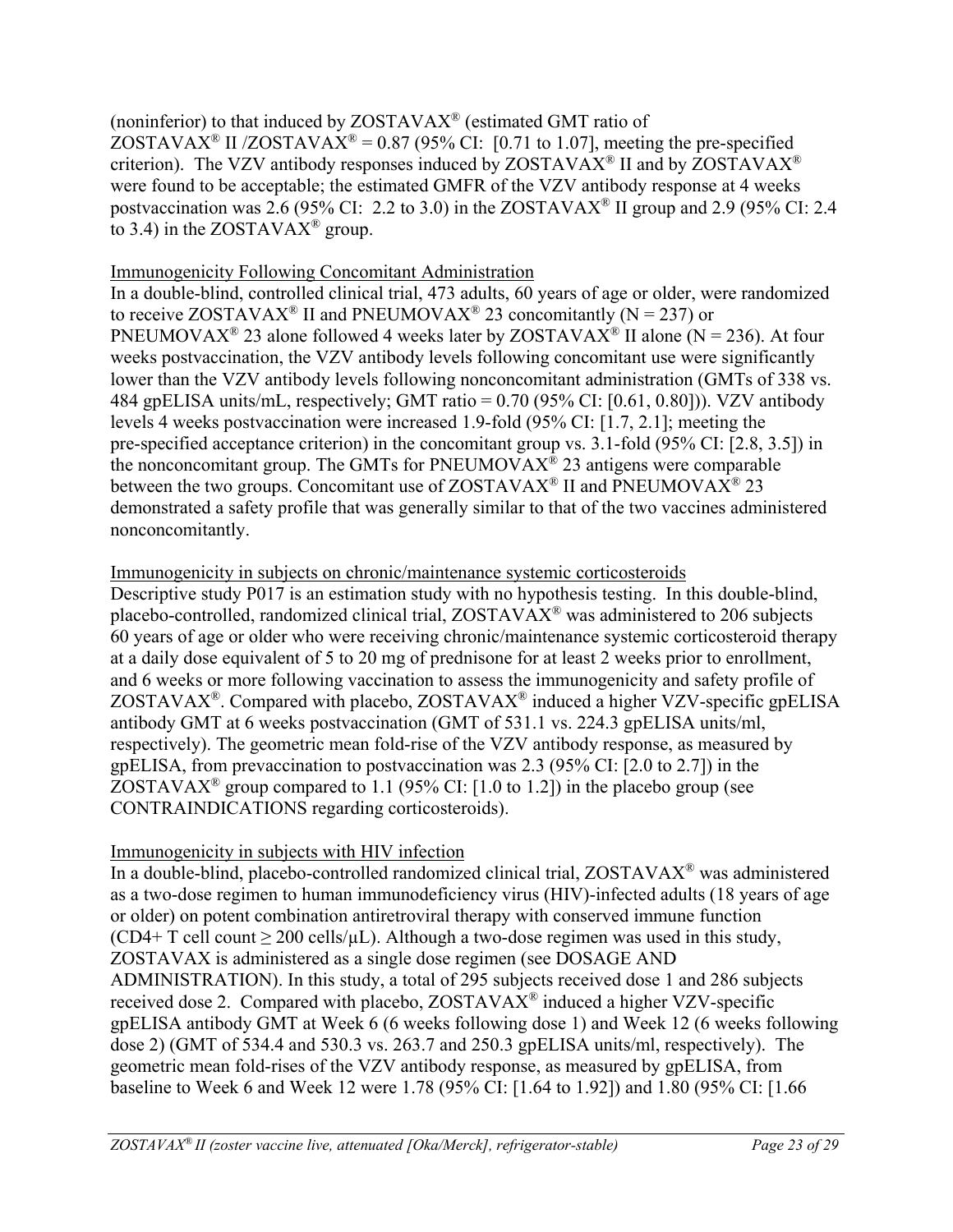to 1.95]), respectively, in vaccine recipients and 1.05 (95% CI: [0.98 to 1.12]) and 1.04 (95% CI: [0.96 to 1.13]), respectively, in placebo recipients. (See CONTRAINDICATIONS regarding immunosuppression due to HIV/AIDS.)

# Immunogenicity and Safety in Subjects Receiving a Booster Dose

In an open-label study, ZOSTAVAX® was administered as: (1) a booster dose to 201 HZ history-negative subjects 70 years of age or older who had received a first dose approximately 10 years previously as participants in the SPS, and (2) a first dose to 199 HZ history-negative subjects 70 years of age or older who had not received ZOSTAVAX® previously. The antibody response to vaccine 6 weeks postvaccination as measured by gpELISA was similar in the booster dose and first dose group (GMT of 389.1 vs 368.8 gpELISA units/mL, respectively). The geometric mean fold-rise of the VZV antibody response, as measured by gpELISA, from prevaccination to Week 6 postvaccination was 1.5 (95% CI: [1.4 to 1.6]) in both groups.

To evaluate the adverse experiences temporally associated with study vaccination, subjects were given a Vaccination Report Card (VRC) to record any injection-site adverse experiences, systemic adverse experiences, elevated temperatures, and rashes from Days 1 to 42 postvaccination. Subjects were followed for serious adverse experiences, regardless of whether the event was related to the study vaccine, throughout the course of the study (through Day 365). The vaccine was generally well tolerated; the frequency of vaccine-related adverse experiences after the booster dose of ZOSTAVAX® was generally similar to that seen with the first dose.

# **TOXICOLOGY**

ZOSTAVAX® II has not been evaluated for its carcinogenic or mutagenic potential, or its potential to impair fertility.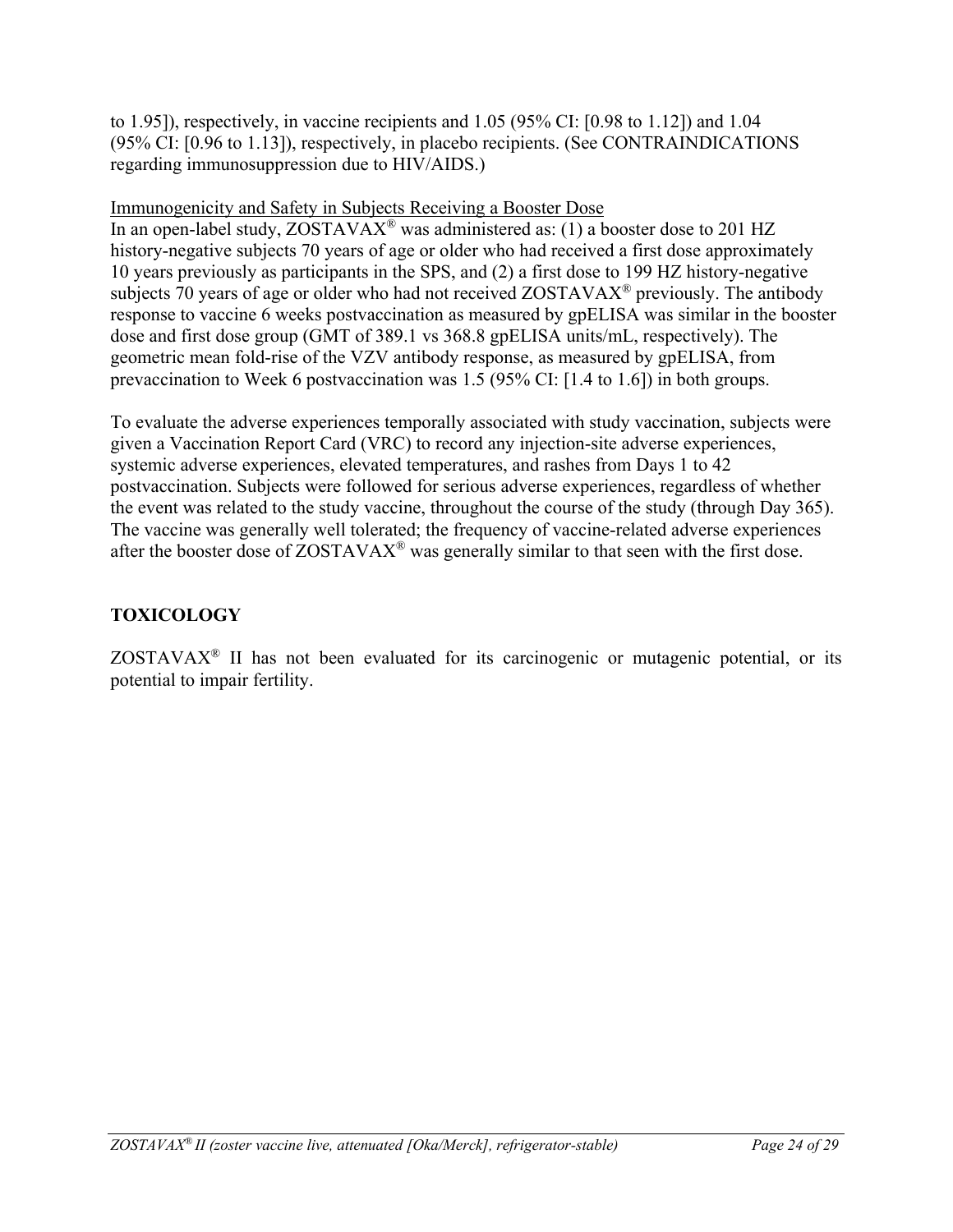## **REFERENCES**

- 1. Hope-Simpson RE. The nature of herpes zoster: a long-term study and a new hypothesis (section of general practice). Proc R Soc Med 1965;58:9-20.
- 2. Ragozzino MW, Melton LJ, III, Kurland LT, Chu CP, Perry HO. Population-based study of herpes zoster and its sequelae. Medicine (Baltimore) 1982;61(5):310-6.
- 3. Donahue JG et al. The incidence of herpes zoster. Arch Intern Med 1995;155:1605-9.
- 4. Dworkin RH, Schmader KE. The epidemiology and natural history of herpes zoster and postherpetic neuralgia. In: Watson CP, Gershon AA, eds. Herpes Zoster and Postherpetc Neuralgia, 2nd Revised and Enlarged Edition. Amsterdam, The Netherlands: Elsevier Science B.V.; 2001;11:39-64.
- 5. Burgoon CF, Jr., Burgoon JS, Baldridge GD. The natural history of herpes zoster. JAMA 1957;164(3):265-9.
- 6. Hope-Simpson RE. Postherpetic neuralgia. J R Coll Gen Pract 1975;25:571-5.
- 7. di Luzio Paparatti U, Arpinelli F, Visoná G. Herpes zoster and its complications in Italy: An observational survey. J Infect 1999;38:116-9.
- 8. Brisson M, Edmunds WJ. Epidemiology of Varicella-Zoster Virus in England and Wales. J Med Virol 2003;70:S9-S14.
- 9. Brisson M, Edmunds WJ, Law B, Gay NJ, Walld R, Brownell M, et al. Epidemiology of varicella zoster virus infection in Canada and the United Kingdom. Epidemiol Infect 2001;127:305-14.
- 10. Schmader K. Herpes zoster in older adults. Clin Infect Dis 2001;32:1481-6.
- 11. Merck Epidemiology Department Report: Herpes zoster hospitalizations in the United States: analysis of hospitalization databases, 30-Mar-2005.
- 12. Lydick E, Epstein RS, Himmelberger D, White CJ. Herpes zoster and quality of life: a selflimited disease with severe impact. Neurology 1995;45(Suppl 8):S52-S53.
- 13. Dworkin RH, Schmader KE. Treatment and prevention of postherpetic neuralgia. Clin Infect Dis 2003;36:877-82.
- 14. Bowsher D. The lifetime occurrence of herpes zoster and prevalence of post-herpetic neuralgia: a retrospective survey in an elderly population. Eur J Pain 1999;3:335-42.
- 15. de Moragas JM, Kierland RR. The outcome of patients with herpes zoster. AMA Arch Dermatol 1957;75:193-6.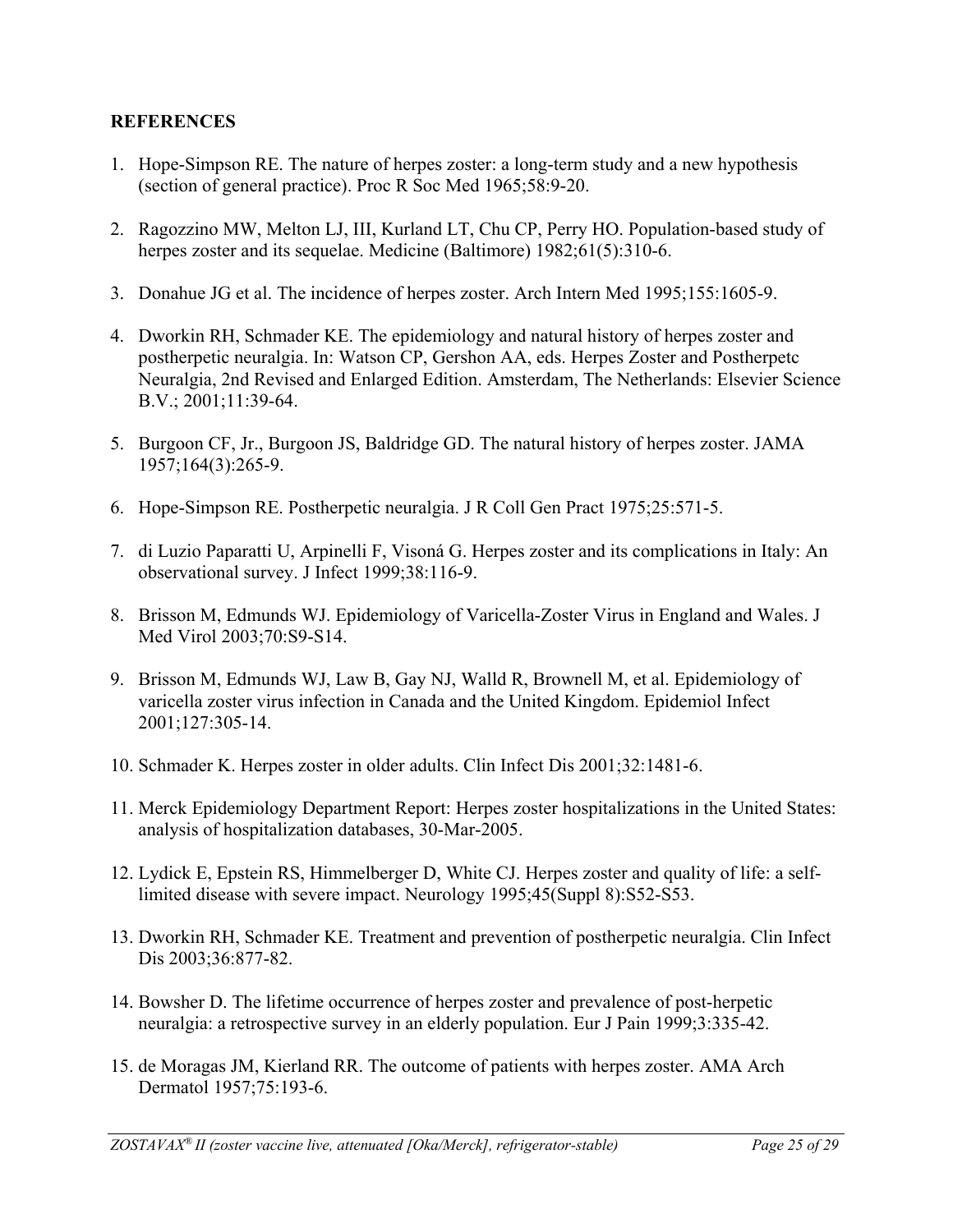- 16. Oxman MN. Clinical manifestations of herpes zoster. In: Arvin AM, Gershon AA, eds. Varicella-Zoster Virus: Virology and Clinical Management. Cambridge (UK): Cambridge University Press, 2000:246-75.
- 17. Dworkin RH, Carrington D, Cunningham A, Kost RG, Levin MJ, McKendrick MW, et al. Assessment of pain in herpes zoster: lessons learned from antiviral trials. Antiviral Res 1997;33:73-85.
- 18. Coplan PM, Schmader K, Nikas A, Chan ISF, Choo P, Levin MJ, et al. Development of a measure of the burden of pain due to herpes zoster and postherpetic neuralgia for prevention trials: Adaptation of the brief pain inventory. J Pain 2004;5(6):344-56.
- 19. Reitschel RL, Bernier R. Neomycin sensitivity and the MMR vaccine. JAMA 1981;245(6):571.
- 20. Atkinson WL, Pickering LK, Schwartz B, Weniger BG, Iskander JK, Watson JC. General recommendations on immunization: Recommendations of the Advisory Committee on Immunization Practices (ACIP) and the American Academy of Family Physicians(AAFP). MMWR 2002;51(RR02):1-36.
- 21. Long CE, Kouides RW, Peer S, LaForce FM, Whitney C, Bennett NM. Accuracy of selfreport of pneumococcal vaccine status in older adults. 1999 Nov 1. Chicago, IL, 1999:124.
- 22. Oxman MN, Levin, MJ, Johnson GR, Schmader KE, Straus SE et al, for the Shingles Prevention Study Group. A vaccine to prevent herpes zoster and postherpetic neuralgia in older adults. N Engl J Med 2005;352:2271-84.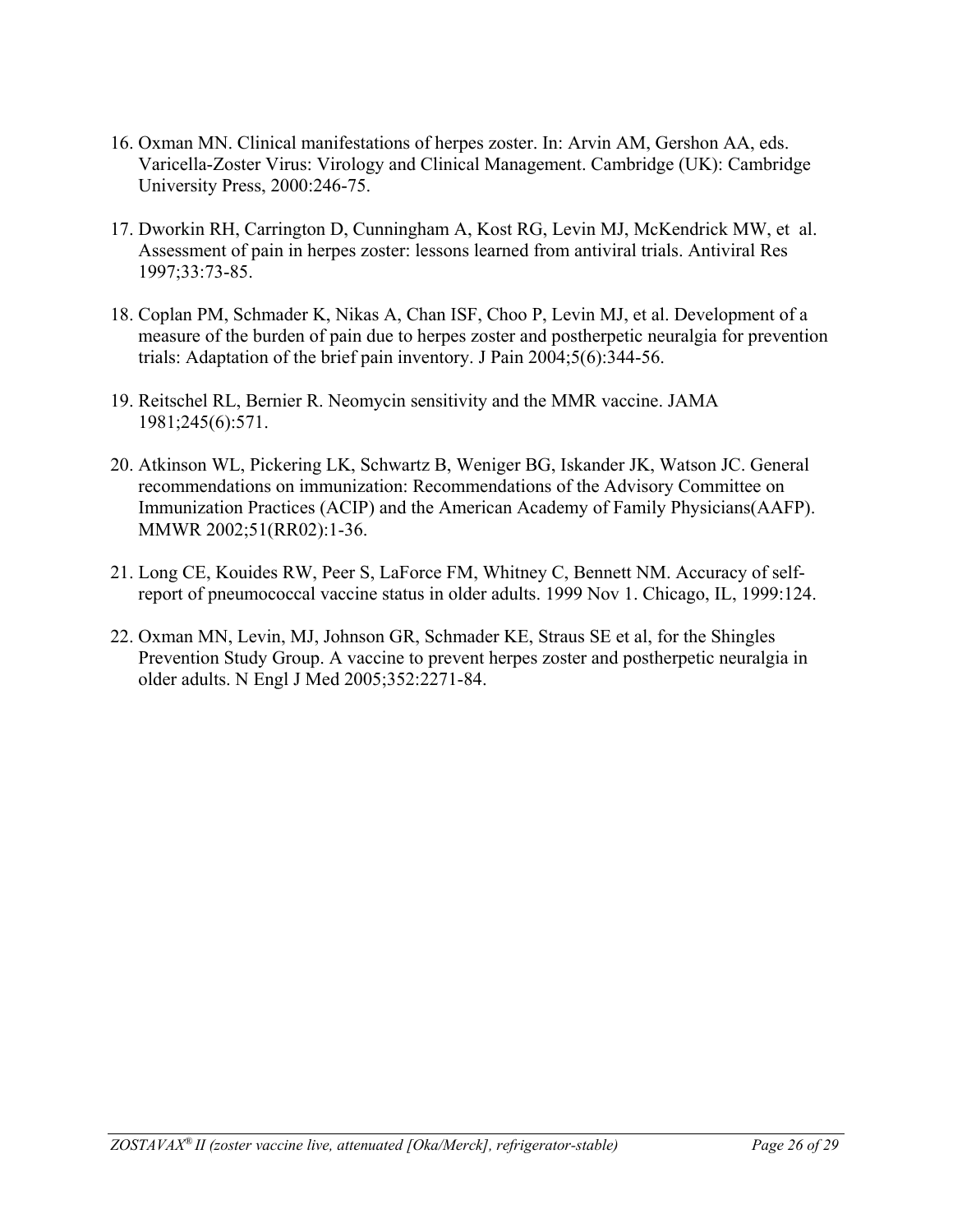#### **PART III: CONSUMER INFORMATION**

### **ZOSTAVAX®** II

(zoster vaccine live, attenuated [Oka/Merck], refrigeratorstable)

This leaflet is part III of a three-part "Product Monograph" published when ZOSTAVAX® II was approved for sale in Canada and is designed specifically for Consumers. This leaflet is a summary and will not tell you everything about ZOSTAVAX® II. Contact your doctor or pharmacist if you have any questions about the vaccine.

### **ABOUT THIS VACCINE**

#### What the vaccine is used for:

 $ZOSTAVAX^{\circledast}$  II is indicated for the prevention of shingles (zoster).

ZOSTAVAX® II is indicated for vaccination of individuals 50 years of age or older.

 $ZOSTAVAX<sup>®</sup>$  II boosts your immune system to help protect you from shingles.

 $ZOSTAVAX<sup>®</sup>$  II cannot be used to treat existing shingles or the pain associated with existing shingles.

#### What it does:

Your doctor has recommended or administered  $ZOSTAVAX^{\circledast}$  II to prevent shingles (also known as zoster).

If you do get shingles even though you have been vaccinated,  $ZOSTAVAX<sup>®</sup>$  II can reduce the intensity and length of time your pain from shingles will last.

#### When it should not be used:

- if you are allergic to any of the components of the vaccine (see ingredients), including gelatin or neomycin
- if you have a blood disorder or any type of cancer that weakens your immune system
- if you have been told by your doctor that you have a weakened immune system as a result of a disease, medications, or other treatment
- if you have active untreated tuberculosis
- if you are pregnant (see **Pregnancy**)

#### What the medicinal ingredient is:

Active ingredient: a weakened form of the varicella-zoster virus

#### What the important nonmedicinal ingredients are:

#### **Powder:**

Sucrose, hydrolyzed porcine gelatin, urea, sodium chloride, potassium dihydrogen phosphate, potassium chloride, monosodium L-glutamate and anhydrous disodium phosphate.

#### **Solvent:**

Water for injection

What dosage forms it comes in:

 $ZOSTAVAX<sup>®</sup>$  II is supplied as a white to off-white powder in a single-dose vial.

The diluent for reconstitution is supplied as a clear, colourless liquid in a single-dose vial.

When reconstituted,  $ZOSTAVAX^{\circledast}$  II is a semi-hazy to translucent, off-white to pale yellow liquid.

## **WARNINGS AND PRECAUTIONS**

BEFORE you use ZOSTAVAX® II talk to your doctor or pharmacist if:

- you have or have had any medical problems and about any allergies
- you are taking or have taken any medications that might weaken your immune system
- you have a fever
- you have HIV infection
- you have had shingles in the past.

It is not known how long ZOSTAVAX® II will protect you from shingles. Studies with  $ZOSTAVAX^{\otimes}$  II beyond 4 years have not been completed. It is not known if you will need to be vaccinated again in the future.

 $ZOSTAVAX<sup>®</sup>$  II does not protect all individuals against the development of shingles or its consequences.

There may be a small chance of spreading the weakened vaccine virus to other people after receiving ZOSTAVAX® II.

#### **Pregnancy**

ZOSTAVAX® II should not be given to pregnant women. Women of child-bearing age should take the necessary precautions to avoid pregnancy for 3 months following vaccination.

Ask the doctor or pharmacist for advice before taking any medicine.

#### **Breast-feeding**

Inform your doctor if you are breast-feeding or intending to breast-feed. Your doctor will decide if ZOSTAVAX® II should be given.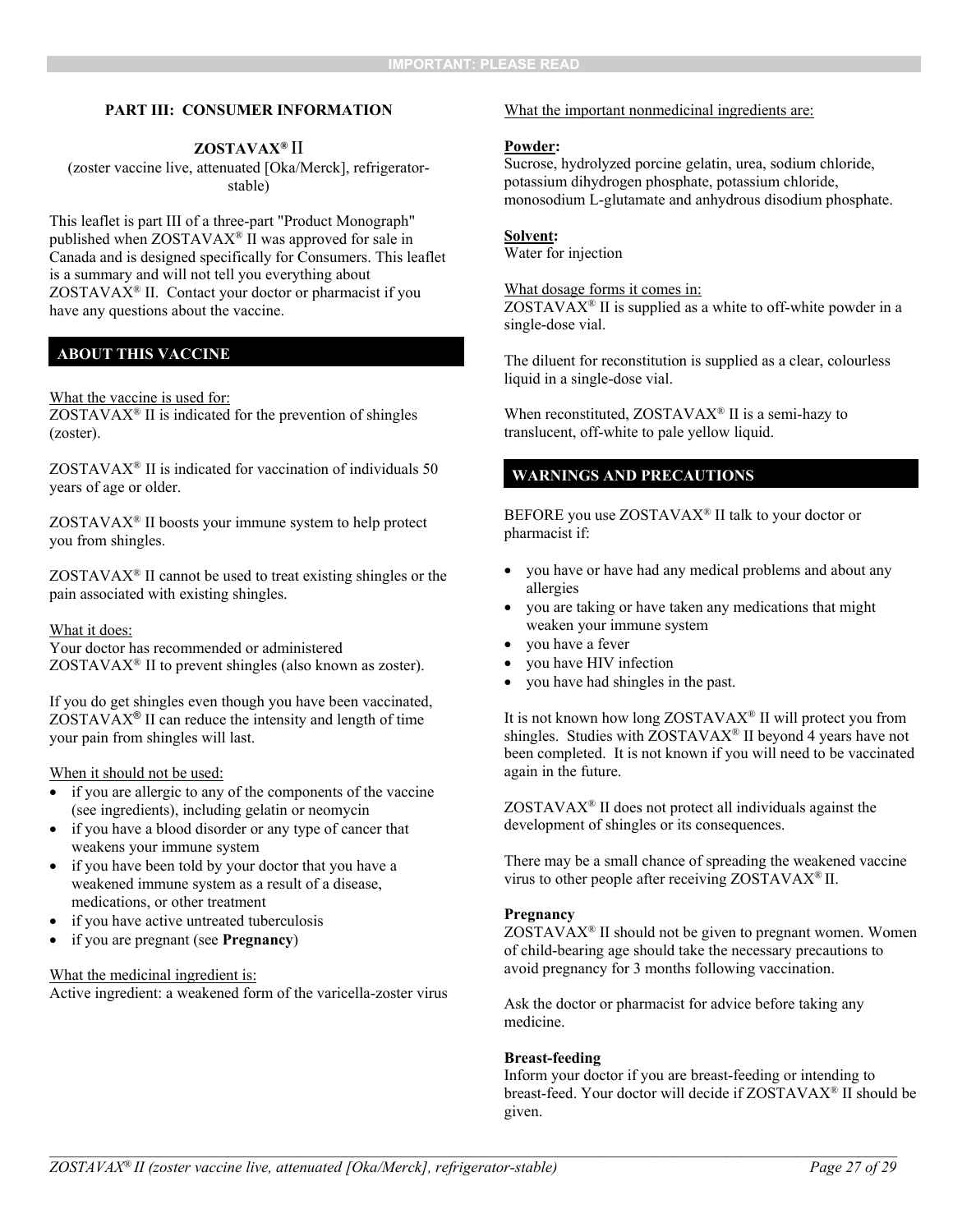Ask the doctor or pharmacist for advice before taking any medicine.

#### **Driving and using machines:**

There is no information to suggest that ZOSTAVAX® II affects the ability to drive or operate machinery.

### **INTERACTIONS WITH THIS VACCINE**

#### **Important information about the ingredients of ZOSTAVAX® II:**

Tell your doctor if you have ever had an allergic reaction to any of the ingredients before you receive this vaccine.

#### **Using other medicines and other vaccines:**

 $ZOSTAVAX<sup>®</sup>$  II should not be given at the same time as PNEUMOVAX® 23 (pneumococcal vaccine, polyvalent, MSD Std.). For more information about these vaccines, talk to your doctor or healthcare provider because it may be better to get these vaccines at least 4 weeks apart.

Please inform your doctor or pharmacist if you are taking or have recently taken any other medicines, even those not prescribed.

### **PROPER USE OF THIS VACCINE**

#### Usual dose:

Individuals should receive a single dose.

The vaccine is to be given as a single dose by injection under the skin.

 $ZOSTAVAX^{\otimes}$  II is not a treatment for shingles or the pain associated with shingles. If you get shingles, even though you have been vaccinated, see your health care provider promptly.

It is recommended that the vaccine be administered immediately after reconstitution to minimize loss of potency. Discard if reconstituted vaccine is not used within 30 minutes.

#### **Do not freeze the reconstituted vaccine.**

### **DO NOT INJECT INTRAVASCULARLY.**

Any unused product or waste material should be disposed of in accordance with local requirements.

#### Overdose:

There are no data with regard to overdose.

In case of drug overdose, contact a health care practitioner, hospital emergency department or regional Poison Control Centre immediately, even if there are no symptoms.

Missed Dose: Not applicable

### **HOW TO STORE IT**

Keep this vaccine out of the reach and sight of children.

Vial of powder: Store and transport refrigerated at 8ºC or colder (especially when taken from the pharmacy to the physician's office) and keep the vial in the outer carton in order to protect from light.

Diluent: Store separately from the vaccine vial in a refrigerator (2 to  $8^{\circ}$ C) or at room temperature (20 to  $25^{\circ}$ C). Do not freeze.

Do not use after the expiry date stated on the label.

### **SIDE EFFECTS AND WHAT TO DO ABOUT THEM**

Like all vaccines,  $ZOSTAVAX^{\otimes}$  II can have side effects.

In studies, the most common side effects reported were at the injection site. These side effects included redness, pain, swelling, hard lump, itching, warmth, and bruising at the injection site. Headache and pain in an arm or leg were also reported.

The following additional side effects have been reported with ZOSTAVAX® II:

- allergic reactions, which may be serious and may include difficulty in breathing or swallowing. If you have an allergic reaction, call your doctor right away
- chicken pox
- fever
- hives at the injection site
- joint pain
- muscle pain
- nausea
- rash
- rash at the injection site
- shingles
- swollen glands near the injection site (that may last a few days to a few weeks)
- Guillain-Barré syndrome (muscle weakness, abnormal sensations, tingling in the arms, legs and upper body)
- loss of facial muscle movements

Your doctor or pharmacist has a more complete list of side effects for ZOSTAVAX® II.

If you noticed any side effects not mentioned in this leaflet, please inform your doctor or pharmacist.

If any of the conditions above persists or worsens, seek medical attention.